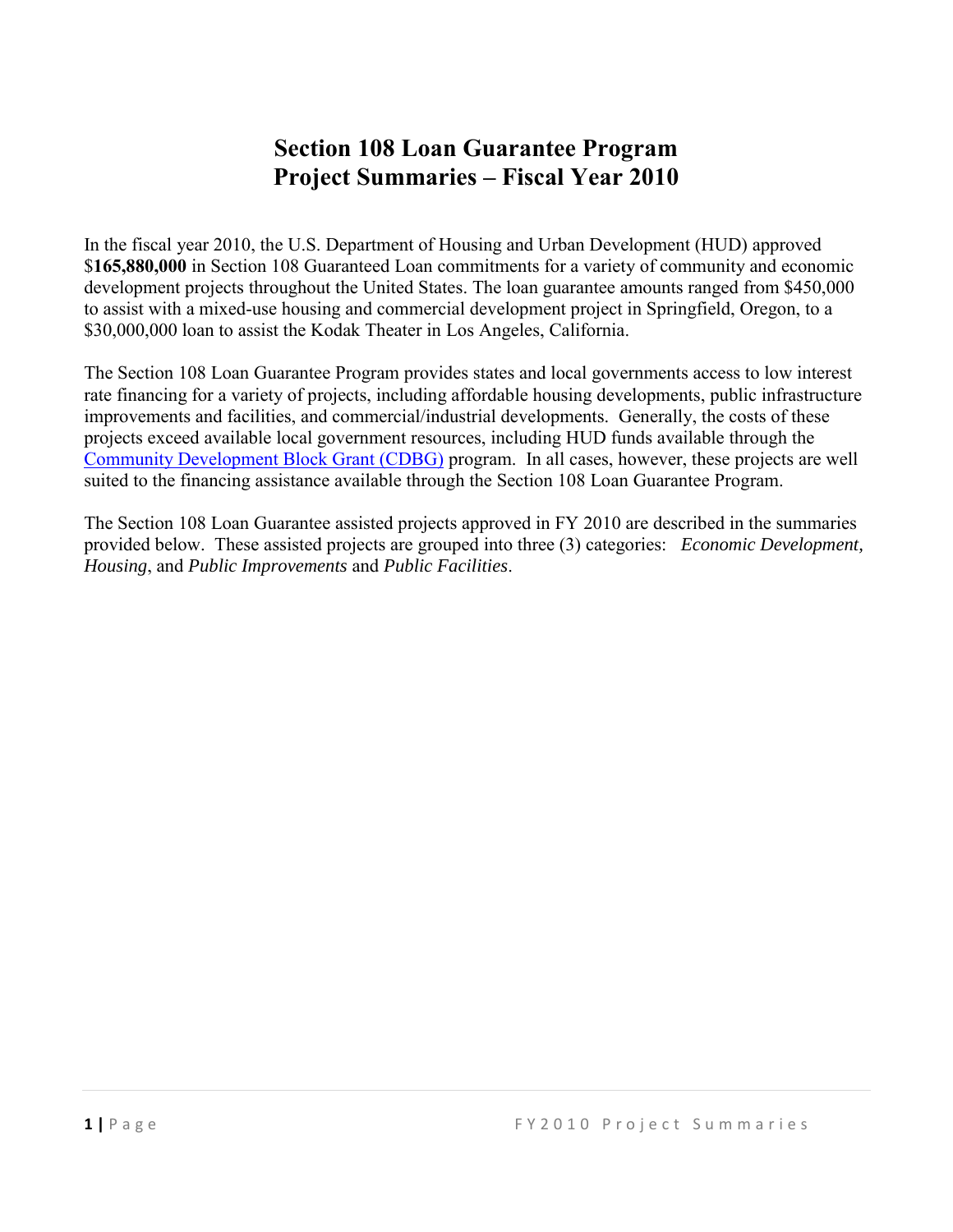### **Contents**

| Providence Economic Development Partnership Revolving Loan Fund - Providence, RI  14       |  |
|--------------------------------------------------------------------------------------------|--|
|                                                                                            |  |
|                                                                                            |  |
|                                                                                            |  |
|                                                                                            |  |
|                                                                                            |  |
|                                                                                            |  |
| Addington Ridge and Kirkwood Crossing Affordable Housing Developments - High Point, NC* 19 |  |
|                                                                                            |  |
|                                                                                            |  |
|                                                                                            |  |
|                                                                                            |  |
|                                                                                            |  |
|                                                                                            |  |
|                                                                                            |  |
|                                                                                            |  |
|                                                                                            |  |
|                                                                                            |  |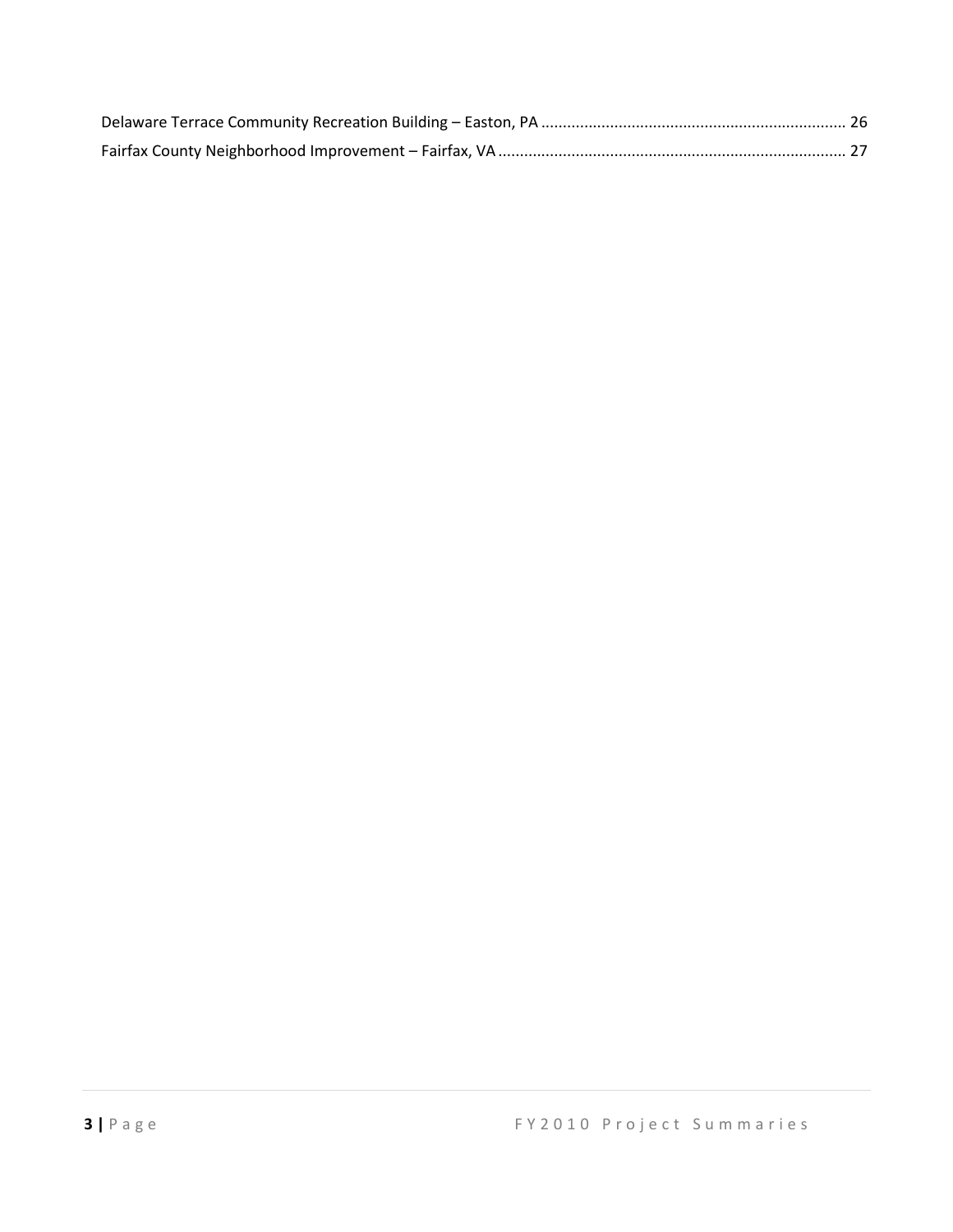# <span id="page-3-0"></span>**Economic Development Projects**

### <span id="page-3-1"></span>**Vineland Retail and Medical Office – Los Angeles, CA Section 108 Loan Guarantee – \$7,120,000**

The City of Los Angeles will lend Section 108 guaranteed loan financing to the developer Valenzuela Properties LLC to develop a mixed-use retail and medical office building on four parcels of land located at 7634 North Vineland Avenue in Los Angeles. Valenzuela Properties LLC will construct 11,000 square feet of retail on the first floor, 11,000 square feet of medical office space on the second floor, and 66 on-surface parking stalls.

#### **National Objective:**

The CDBG national objective to be met by this project is benefit to low- and moderate-income persons through area benefit activities.

#### **Guaranteed Loan Features**:

*Term*: The City will repay the Section 108 guaranteed loan over a 20-year term, with interest-only payments during the first three years of the loan.

*Repayment Source*: The primary source of repayment will be revenue from operating income from the project.

*Additional Security*: The City will pledge its annual CDBG allocations. Additionally, it will secure the loan with a first deed of trust during construction on all real and personal assets comprising the project, including assignment of leases and lease income. The first deed of trust may be subordinated to permanent financing.

### <span id="page-3-2"></span>**Pico Houser Retail – Los Angeles, CA Section 108 Loan Guarantee – \$4,781,000**

The City of Los Angeles will lend the Section 108 Guaranteed Loan proceeds to assist in the demolition of two buildings and the development of a two-story building with 12,827 square feet of leasable space and 35 parking spaces in the Mid-City Recovery Redevelopment Project Area. The Project will have between five and eight leasable retail pads and is expected to attract national retailers such as Subway and Coffee Bean, as well as local businesses.

#### **National Objective:**

The CDBG national objective to be met by this project is benefit to low- and moderate-income persons through job creation, where at least 51% of new jobs created will be held by or made available to lowand moderate-income persons. The project is estimated to create 65 full-time equivalent (FTE) jobs.

#### **Guaranteed Loan Features**:

*Term*: The City will repay the Section 108 guaranteed loan over a 20-year term, with interest-only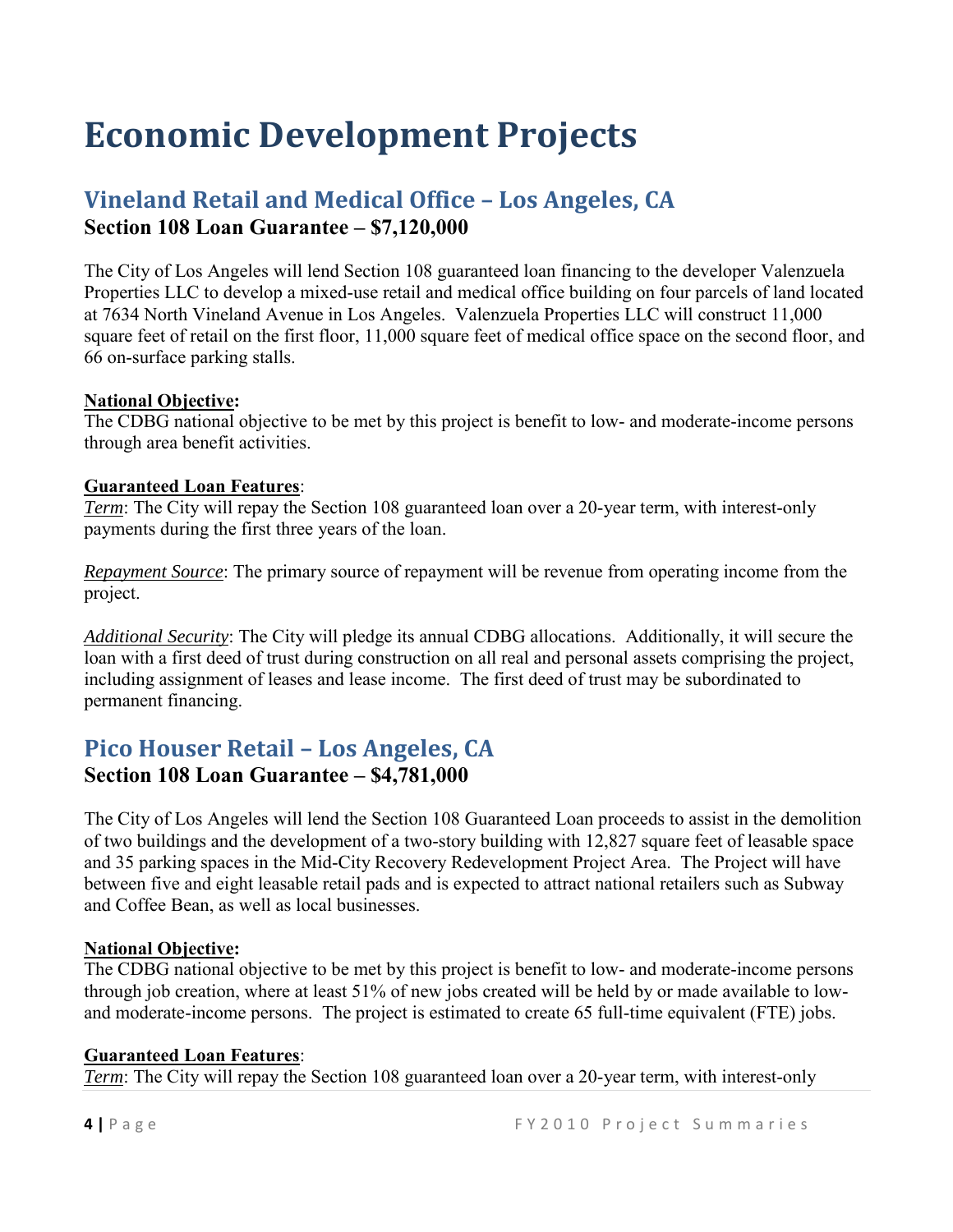payments during the first two years of the loan.

*Repayment Source*: The primary source of repayment will be lease revenue from the project.

*Additional Security:* The City will pledge its annual CDBG allocations and the interest from its loan to the for-profit investment fund. At the conclusion of the New Markets Tax Credit (NMTC) seven-year compliance period, the developer's loan, secured by a first lien, will be assigned to the City.

**For Additional Information: Groundbreaking for the New Wilshire Vista Plaza**: [http://lasentinel.net/groundbreaking-for-the-new-wilshire-vista](http://lasentinel.net/groundbreaking-for-the-new-wilshire-vista-plaza.htmlhttp:/lasentinel.net/groundbreaking-for-the-new-wilshire-vista-plaza.html)[plaza.htmlhttp://lasentinel.net/groundbreaking-for-the-new-wilshire-vista-plaza.html](http://lasentinel.net/groundbreaking-for-the-new-wilshire-vista-plaza.htmlhttp:/lasentinel.net/groundbreaking-for-the-new-wilshire-vista-plaza.html)

## <span id="page-4-0"></span>**The Kodak Theater – Los Angeles, CA**

#### **Section 108 Loan Guarantee – \$30,000,000**



The City of Los Angeles will lend the Section 108 guaranteed loan proceeds to Theatre Dreams LA/CHI, LP to finance capital improvements on the existing Kodak Theater at the Hollywood & Highland Center (H&H Center) located at 6801 Hollywood Boulevard. The guaranteed loan will be used to finance the project's equipment acquisition and installation costs, a debt service reserve, and other eligible related costs. The H&H Center, a primary tourist destination, is an urban multi-purpose complex that offers retail, dining, hotel, entertainment, and parking. It is conveniently located in the center of Hollywood Boulevard and is adjacent to a Metro Rail subway station. The project is being undertaken to accommodate Cirque Du Soleil live

entertainment shows, which are a dramatic mix of circus arts and street entertainment. Cirque Du Soleil presence should increase foot traffic significantly at the H&H Center, which will ultimately lead to job creation.

Creation Meandres Inc., the owner of Cirque, and CIM/H&H Retail, the owner of the H&H Center, have entered into a performance agreement that they subsequently assigned to the project developer, Theatre Dreams LA/CHI, LP. The performance agreement dictates the terms of the Cirque Du Soleil live performances scheduled to begin in 2011 and continue for ten consecutive years. The Developer will make the necessary capital improvements to the Kodak Theater to accommodate the production of the highly acrobatic Cirque shows.

#### **National Objective:**

The CDBG national objective to be met by this project is benefit to low- and moderate-income persons through job creation, where at least 51% of new jobs created will be held by or made available to lowand moderate-income persons. The project is estimated to create 858 FTE jobs.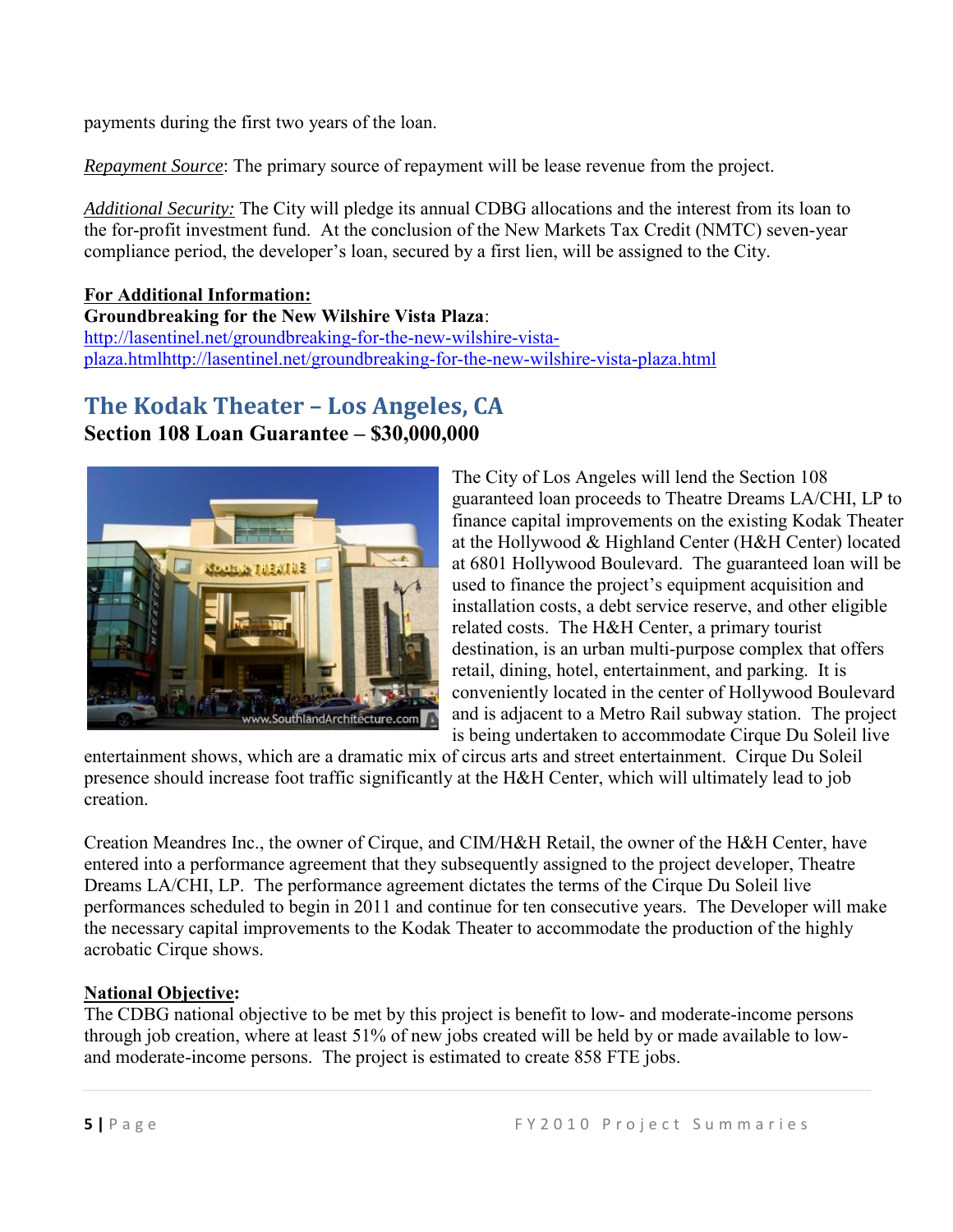#### **Guaranteed Loan Features**:

*Term*: The City will repay the Section 108 loan over a 12-year term, with interest-only payments during the first two years of the loan.

*Repayment Source*: The primary source of repayment will be performance-generated revenues from the project.

*Additional Security*: The City will pledge its annual CDBG allocations and a second deed of trust on all real assets comprising the H&H Center property. Additionally, the developer will pledge the "Cirque Du Soleil in the Kodak Theatre" performance net operating income as required by the performance agreement.

#### **For Additional Information**:

L.A. approves \$30M loan to bring Cirque du Soleil to Kodak Theatre: <http://www.dailynews.com/article/ZZ/20090804/NEWS/908049911>

### <span id="page-5-0"></span>**Community Development Business Loan Program – Pomona, CA Section 108 Loan Guarantee – \$1,000,000**

The City of Pomona will use the Section 108 guaranteed loan to establish a Community Development Business Loan Program (CDBLG). The CDBLG will make individual loans to for-profit businesses within the City to assist them in carrying out economic development projects. These loans will finance working capital, inventory, land acquisition, new construction or renovations, machinery and equipment, and leasehold improvements.

#### **National Objective:**

The CDBG national objective to be met by this project is benefit to low- and moderate-income persons through job creation, where at least 51% of new jobs created will be held by or made available to lowand moderate-income persons. The CDBLG economic development activities stimulated by the loans are expected to create at least 160 FTE jobs.

#### **Guaranteed Loan Features**:

*Term*: The City will repay the Section 108 loan over a 10-year term.

*Repayment Source*: The primary source of repayment will be revenue from project-generated income.

*Additional Security*: The City will pledge its annual CDBG allocations and its interest in the third party loans secured by liens on real estate, machinery and equipment, receivables, inventories, and in some cases, personal guarantees.

### <span id="page-5-1"></span>**The Hartford Hilton – Hartford, CT Section 108 Loan Guarantee – \$7,000,000**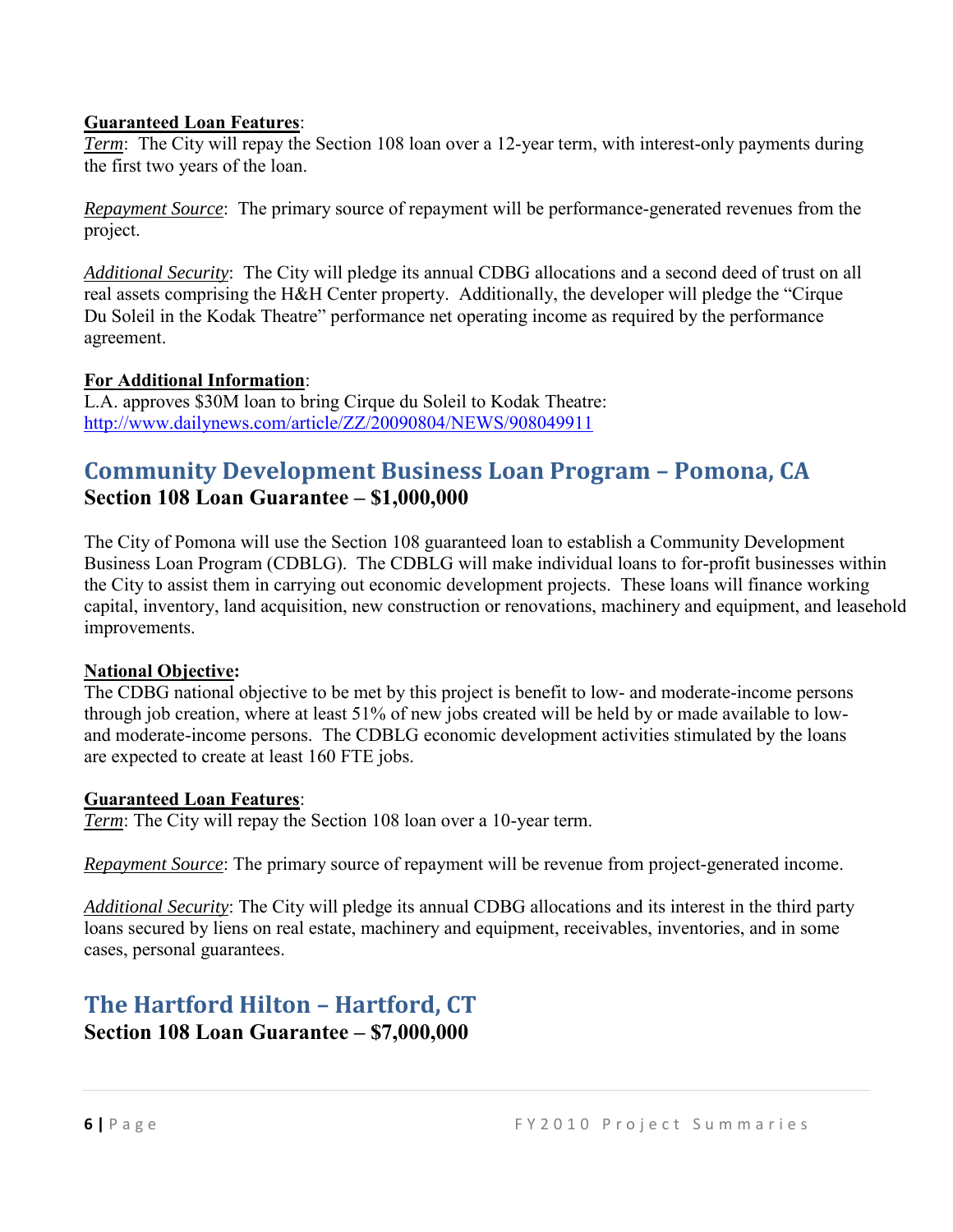

The City of Hartford will lend the Section 108 guaranteed loan proceeds to a developer, 315 Trumbull Street Associates, LLC, in order to satisfy the mortgage debt on the Hartford Hilton. This assistance will prevent the closing of the Hilton and the subsequent loss of 145 jobs. The Hartford Hilton is a full-service hotel featuring 393 guestrooms and suites, 15,000 square feet of meeting space, a tavern and a restaurant in downtown Hartford. The hotel, which is owned and operated by 315 Trumbull Street Associates, LLC, experienced multi-year losses that have threatened its continuity. Refinancing the mortgage on the hotel, as held by GE Business Financial Servicer, negotiating concessions with the hotel's labor union, and property tax abatements granted by the City will enable the

developer to continue operating the Hilton.

The City currently owns and leases the land on which the Hilton is located to the developer. Beginning July 1, 2011, the City will own not only the land but also the Hilton (excluding furniture, fixtures and equipment). It will lease the hotel to the developer through June 30, 2022, after which date ownership will revert to the current ownership status.

#### **National Objective:**

The CDBG national objective met by this project is benefit to low- and moderate-income persons through job retention. By keeping the hotel in operation, 145 jobs will be retained in Hartford.

#### **Guaranteed Loan Features**:

*Term*: The City will repay the Section 108 guaranteed loan over a 20-year term, with interest-only payments during the first four years of the loan.

*Repayment Source*: The primary source of repayment will be revenue from lease and loan payments from the developer.

*Additional Security*: The City will pledge its annual CDBG allocations and the assignment of the City's interest in the first leasehold mortgage on the Hilton.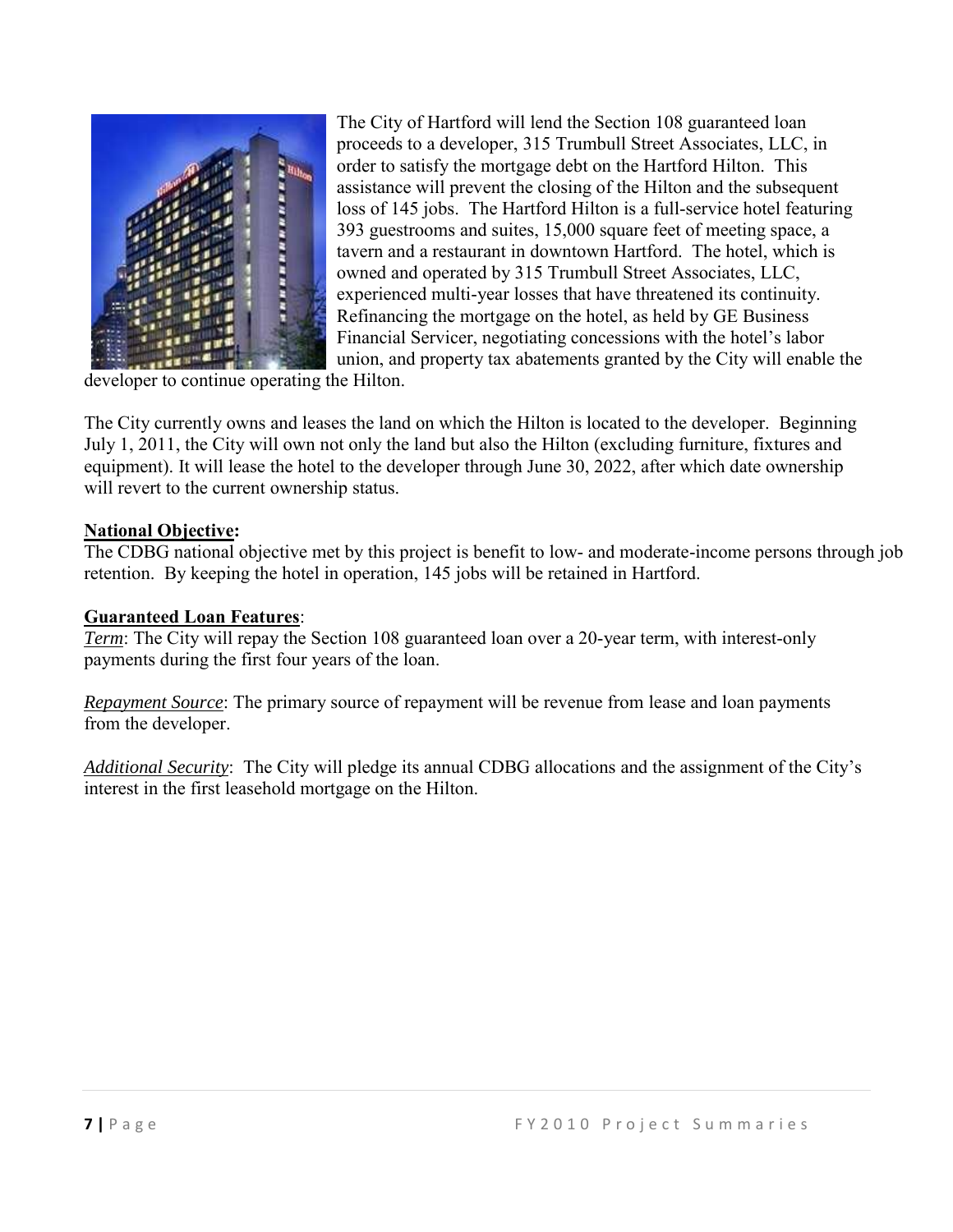#### **For Additional Information**:

#### **Deal By Owners, City, Union Could Save Hartford Hilton:**

[http://articles.courant.com/2010-03-03/business/hc-hiltonhotel-hartford-rescue.artmar03\\_1\\_waterford](http://articles.courant.com/2010-03-03/business/hc-hiltonhotel-hartford-rescue.artmar03_1_waterford-group-392-room-hotel-cityhttp:/articles.courant.com/2010-03-03/business/hc-hiltonhotel-hartford-rescue.artmar03_1_waterford-group-392-room-hotel-city)[group-392-room-hotel-cityhttp://articles.courant.com/2010-03-03/business/hc-hiltonhotel-hartford](http://articles.courant.com/2010-03-03/business/hc-hiltonhotel-hartford-rescue.artmar03_1_waterford-group-392-room-hotel-cityhttp:/articles.courant.com/2010-03-03/business/hc-hiltonhotel-hartford-rescue.artmar03_1_waterford-group-392-room-hotel-city)[rescue.artmar03\\_1\\_waterford-group-392-room-hotel-city](http://articles.courant.com/2010-03-03/business/hc-hiltonhotel-hartford-rescue.artmar03_1_waterford-group-392-room-hotel-cityhttp:/articles.courant.com/2010-03-03/business/hc-hiltonhotel-hartford-rescue.artmar03_1_waterford-group-392-room-hotel-city)

### <span id="page-7-0"></span>**Economic and Community Development Loan Fund – Norwalk, CT Section 108 Loan Guarantee – \$2,850,000**

The Norwalk Redevelopment Authority will use the Section 108 guaranteed loan to create an Economic and Community Development Loan Fund. The loan fund will lend to projects that are expected to have positive economic and community development benefits within the City's five Urban Renewal Areas. The Redevelopment Authority, on behalf of the City, will re-lend the Section 108 Guaranteed Loan proceeds to the various projects. It will make both real estate and business loans ranging from \$300,000 to \$400,000. Real estate loans will primarily be used to acquire strategic sites within the redevelopment area. Business loans will be made available to businesses located within the designated urban renewal areas.

#### **National Objective:**

The CDBG national objective met by this project is benefit to low- and moderate-income persons through job creation, where at least 51% of new jobs created will be held by or made available to lowand moderate-income persons. The project is estimated to create 57 FTE jobs.

#### **Guaranteed Loan Features**:

*Term*: The City will repay the Section 108 guaranteed loan over a 20-year term, with interest-only payments during the first three years of the loan.

*Repayment Source*: The primary source of repayment will be the fund borrowers' debt service payments.

*Additional Security*: The City will pledge its annual CDBG allocations and the assignment of its interest in the fund loans.

### <span id="page-7-1"></span>**Economic Development Loan Fund – Palm Beach County, FL Section 108 Loan Guarantee – \$2,824,000**

Palm Beach County will use the Section 108 Guaranteed Loan funds to create an economic development loan fund to assist existing businesses and bring new business development to the City of Pahokee, a municipality within Palm Beach County. The fund will lend to businesses operating within the boundaries of the Downtown Revitalization Project. Loans will be made for real estate acquisition, demolition and remediation, site preparedness, new commercial construction and tenant improvements, debt refinancing, and working capital.

#### **National Objective:**

The CDBG national objective to be met by this project is benefit to low- and moderate-income persons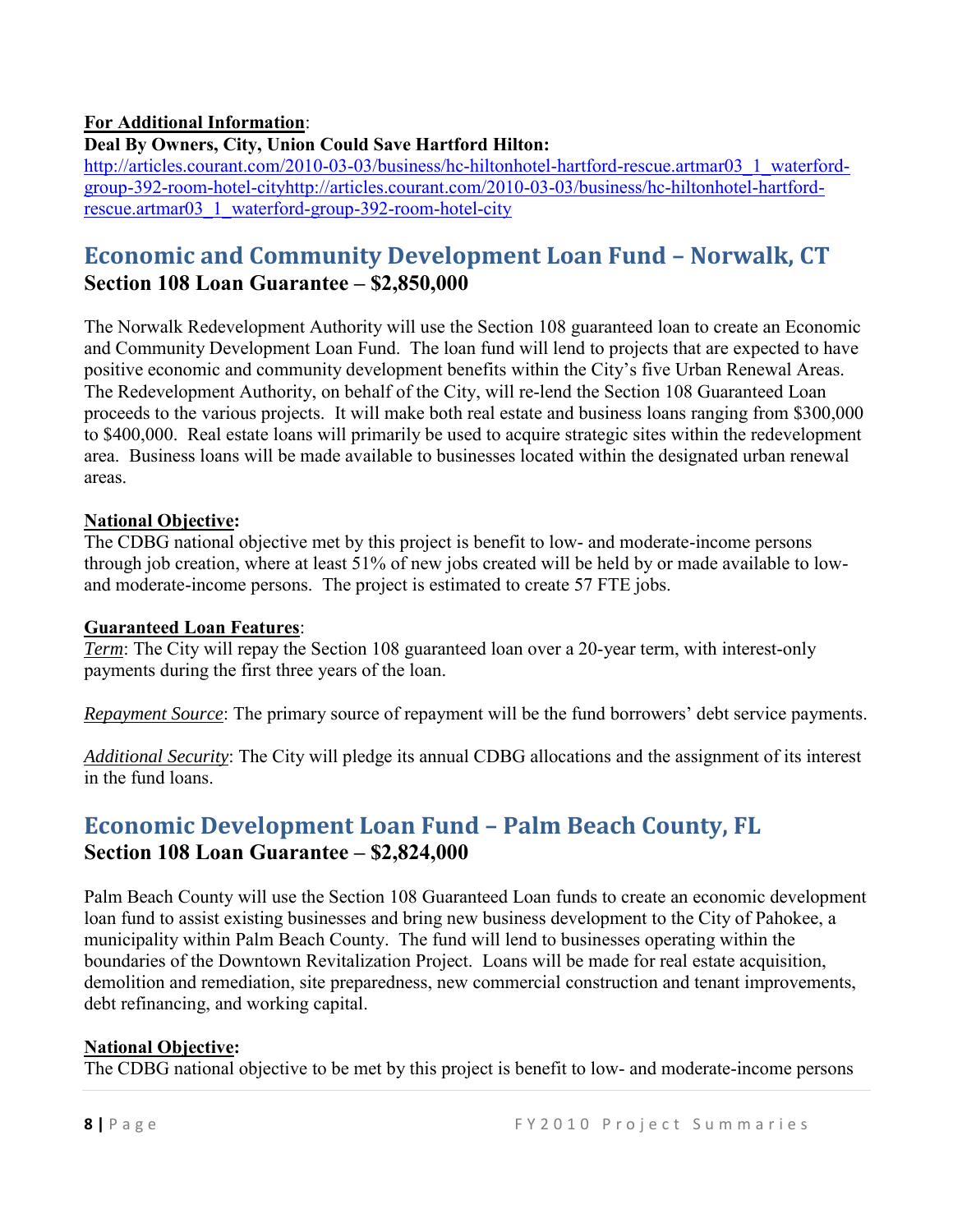through job creation, where at least 51% of new jobs created will be held by or made available to lowand moderate-income persons. The economic development activities stimulated by the fund loans are expected to create at least 130 FTE jobs.

#### **Guaranteed Loan Features**:

*Term*: The City will repay the Section 108 loan over a 20-year term, with interest-only payments during the first three years of the loan.

*Repayment Source*: The primary source of repayment will be business loan repayments to the fund.

*Additional Security*: The County will pledge its annual CDBG allocations and the assignment of its interest in the fund loans. The fund loans will be securitized by second lien mortgages, personal and/or corporate guarantees, equipment, accounts receivable and/or inventory.

**For Additional Information**: **Palm Beach County Section 108 Loan Program**: <http://www.pbcgov.com/des/programs/Local/108Loan.htm>

### <span id="page-8-0"></span>**Prairie Street Brew House Restoration – Rockford, IL Section 108 Loan Guarantee – \$1,500,000**



The City will use the Section 108 guaranteed loan funds to restore the historic brew house building as part of the City's revitalization of the east bank of the Rockford riverfront area. The building is located in the East River Redevelopment Project Area tax increment financing (TIF) district and is an NMTC project. The restoration includes a mixed-use development featuring restaurant/banquet facilities, commercial and retail space, as well as loft-style residential condominiums. The Section 108 guaranteed loan

proceeds will be targeted to assist the commercial portion of the building restoration.

#### **National Objective:**

The CDBG national objective met by this project is benefit to low- and moderate-income persons through job creation and activities to address slums or blight on a spot basis. The economic development activities stimulated by the project are expected to create 47 FTE jobs, 60% of which will be held by or made available to low- and moderate-income persons.

#### **Guaranteed Loan Features**:

*Term*: The City will repay the Section 108 guaranteed loan over a 20-year term, with interest-only payments during the first three years of the loan.

*Repayment Source*: The primary source of repayment will be revenue from the East River Redevelopment Project Area TIF, with additional repayment coming from proceeds from the future sales of condominiums units.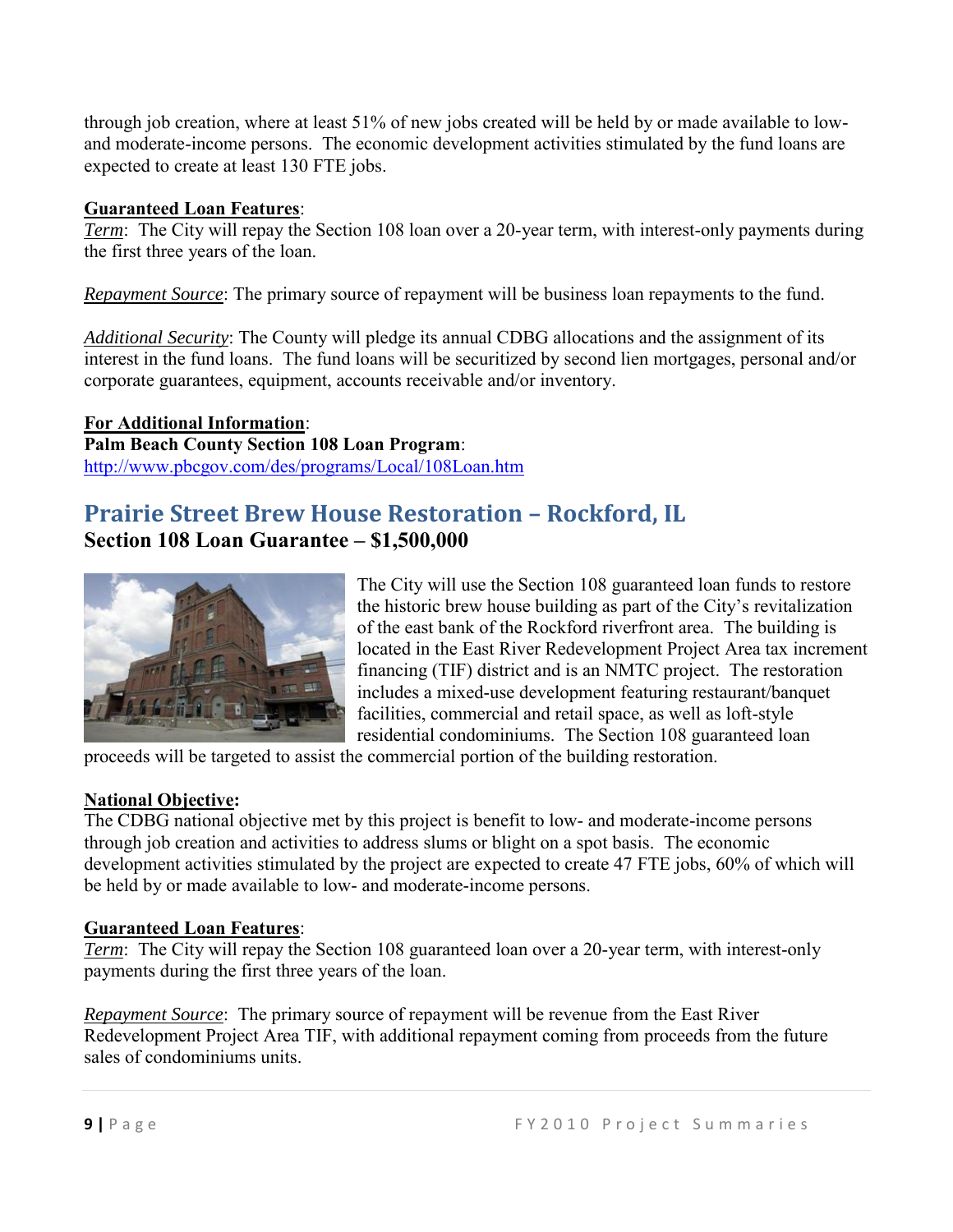*Additional Security*: The City will pledge its annual CDBG allocations and its interest in the third-party loan to the investment fund.

### <span id="page-9-0"></span>**Lynn Waterfront Development Loan Fund – Lynn, MA Section 108 Loan Guarantee – \$5,000,000**

The City will lend the Section 108 guaranteed loan to create the Lynn Waterfront Development Loan Fund. This fund will be used to provide financial assistance to businesses and non-profits. The City is redeveloping a 305-acre section of the Lynn waterfront adjacent to the city harbor. It will be a diverse mix of residential, commercial/retail, hotel, office, and light industry, marina, and community open space. The fund will provide financing for acquisition, equipment purchases, and working capital. In addition, the fund will be used for land assembly and site improvements to redevelop the waterfront property.

#### **National Objective:**

The CDBG national objectives to be met by this project are benefit to low- and moderate-income persons through job creation and activities to address slums or blight on an area basis. The redevelopment activities are expected to create 150 FTE jobs. The Lynn Waterfront Master Plan designates blighted areas of the City needing improvement and investment. The project site has a poverty level of more than 20 percent and a population that is more than 75 percent low- to moderateincome.

#### **Guaranteed Loan Features**:

*Term*: The City will repay the Section 108 guaranteed loan over a 20-year term, with interest-only payments during the first three years of the loan.

*Repayment Source*: The primary source of repayment will be from business and non-profit repayments to the loan fund.

*Additional Security*: The City will pledge its annual CDBG allocations and assign its interest in the fund loans, secured by liens on real property, equipment or accounts receivables. Additionally, the City will provide HUD with a lien on real property for City projects.

#### **For Additional Information**:

Waterfront Plan: [http://www.cityoflynnoecd.net/community\\_waterfront.shtml](http://www.cityoflynnoecd.net/community_waterfront.shtml)

### <span id="page-9-1"></span>**PharmaSphere, LLC – Worcester, MA**

#### **Section 108 Loan Guarantee – \$2,500,000**

The City will lend the Section 108 guaranteed loan to PharmaSphere, LLC for the purchase of equipment necessary in cultivating medicinal plants. PharmaSphere will redevelop a vacant, eight-acre brownfield site located at 49 Canterbury Street in the South Worcester Industrial Park and construct and equip a 50,000 square foot bioprocessing facility. This facility is expected to create jobs, expand the tax base, and serve as a catalyst for revitalization of the area.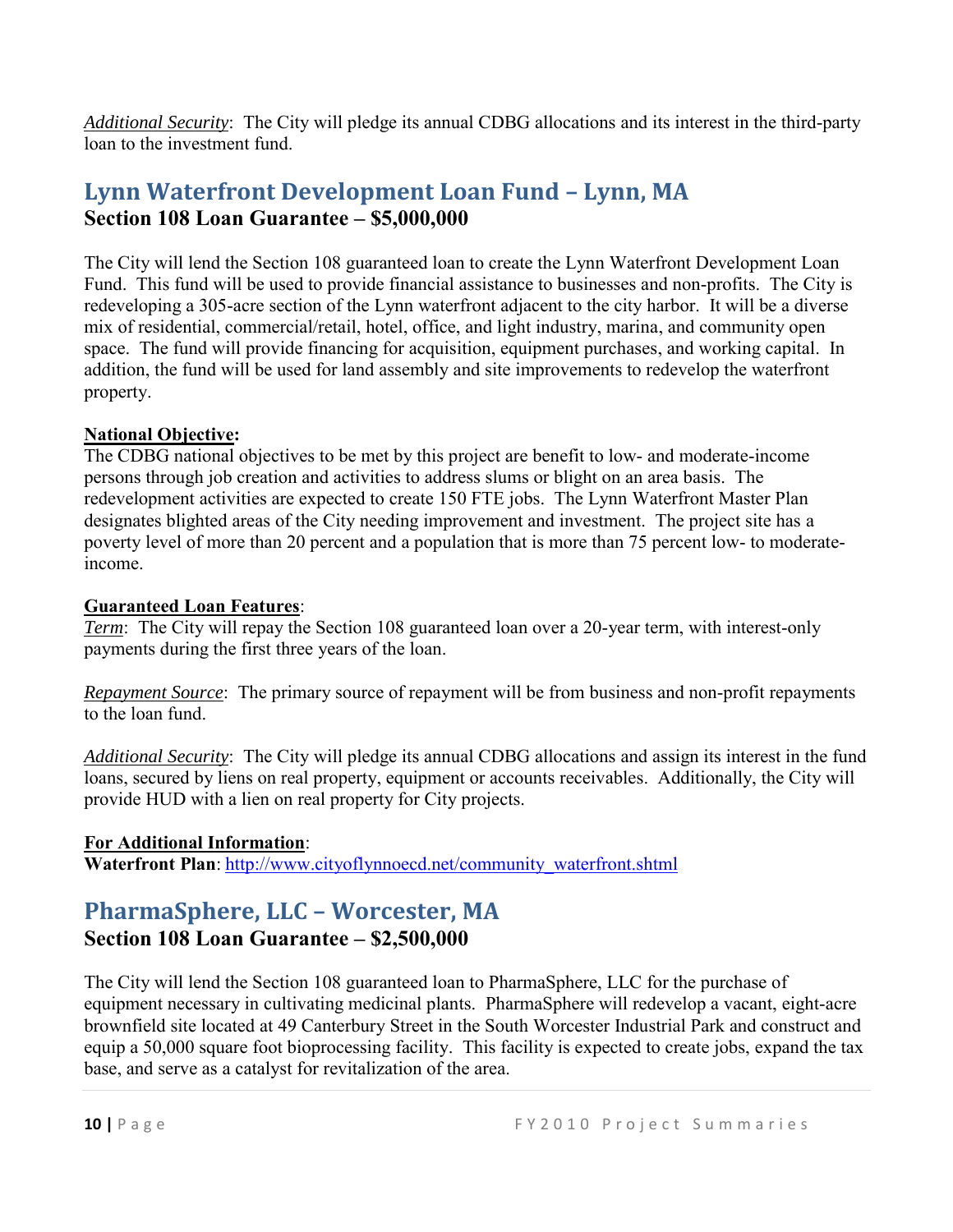#### **National Objective:**

The CDBG national objective to be met by this project is benefit to low- and moderate-income persons through job creation, where at least 51% of new jobs created will be held by or made available to lowand moderate-income persons. The project is estimated to create 58 FTE jobs.

#### **Guaranteed Loan Features**:

*Term*: The City will repay the Section 108 loan over an eight-year term, with interest-only payments during the first year of the loan.

*Repayment Source*: The primary source of repayment will be from PharmaSphere's debt service payments.

*Additional Security*: The City will pledge its annual CDBG allocations and its interest in a first lien on the equipment and a second lien on the real estate, other equipment, and second lien assignment of all contract rights.

#### **For Additional Information**:

**Biotech facility gets \$\$**: <http://www.telegram.com/article/20090730/NEWS/907300710>

### <span id="page-10-0"></span>**TechTown – Wayne County, MI Section 108 Loan Guarantee – \$2,100,000**



The County will use the Section 108 guaranteed loan funds for renovation and retrofitting of the fourth and fifth floors of Tech I, a building within TechTown. TechTown is a research and development park located on a 12-block site in Detroit's new Center Area. It includes three buildings – Tech I, Tech II, and Tech III – that are owned by the developer, Wayne State University Research and Technology Park. The Park was designed to stimulate job growth and small business creation by serving as an incubator for small start-up companies in the emerging high-

technology industries. At the time of application, Tech I housed 70 businesses, 30 of which are hightech start-up companies, and had a waiting list for business tenants.

#### **National Objective:**

The CDBG national objective met by this project is benefit to low- and moderate-income persons through job creation, where at least 51% of new jobs created will be held by or made available to lowand moderate-income persons. The project is estimated to create 300 FTE jobs.

#### **Guaranteed Loan Features**:

*Term*: The County will repay the Section 108 loan over a 15-year term, with interest-only payments during the first year of the loan.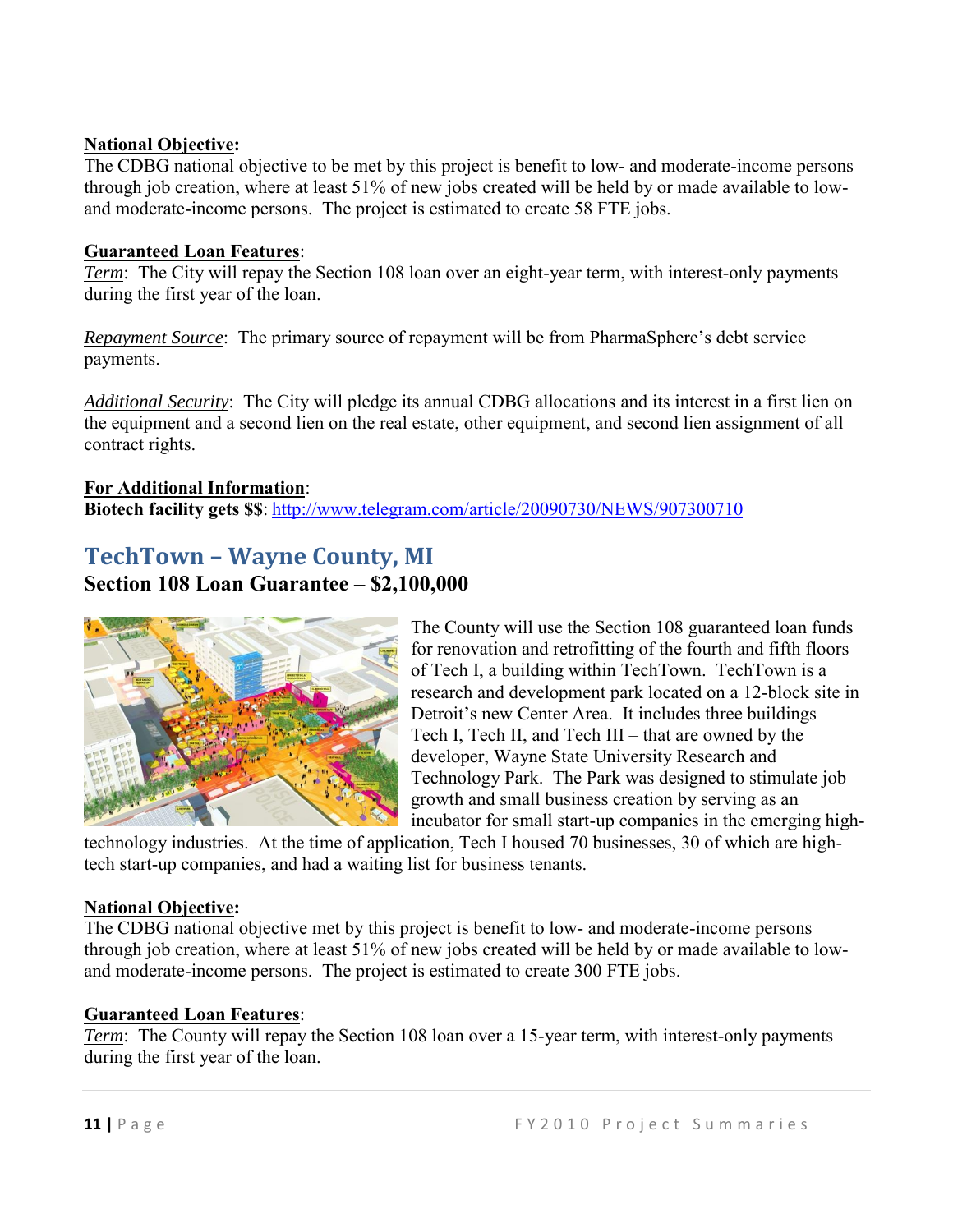*Additional Security*: The County will pledge its annual CDBG allocations and a guaranty by Wayne State University.

### <span id="page-11-0"></span>**Rockwood Multi-Service Center – Gresham, OR Section 108 Loan Guarantee – \$1,373,000**



The City will lend the Section 108 guaranteed loan funds to Human Solutions, Inc., a non-profit Community Development Corporation, which will construct a facility to serve eight social service agencies. The facility will serve the Rockwood neighborhood of Gresham, which is characterized by a significant immigrant and low-income population. The facility will be approximately 75,500 square feet and will include a shared reception, meeting, dining, kitchen, and restroom areas. The facility will provide services to include, but are not limited to,

homelessness prevention, rent and utility assistance, workforce training and employment services, Head Start classrooms, outpatient medical, and referral and mental health services.

#### **National Objective:**

The CDBG national objective to be met by this project is benefit to low-and moderate-income persons on an area basis, where at least 51% of the residents are low-and moderate-income persons. According to the service area and census data map provided by the City, the project is located in a primarily residential area where at least 70% of the residents are low-to moderate- income persons.

#### **Guaranteed Loan Features**:

*Term*: The City will repay the Section 108 guaranteed loan over a 20-year term, with interest-only payments during the first seven years of the loan.

*Repayment Source*: The primary source of repayment will lease revenues.

*Additional Security*: The City will pledge its annual CDBG allocations and a lien on the real property on which the facility will be constructed.

#### **For Additional Information:**

The Rockwood Building: [http://www.housingdevelopmentcenter.org/our-work/buildings/rockwood](http://www.housingdevelopmentcenter.org/our-work/buildings/rockwood-building/)[building/](http://www.housingdevelopmentcenter.org/our-work/buildings/rockwood-building/)

## <span id="page-11-1"></span>**Coatesville Revitalization – Chester County, PA**

#### **Section 108 Loan Guarantee – \$4,000,000**

The County, using the Chester County Industrial Development Authority (IDA) as the designated public agency, will lend the Section 108 guaranteed loan proceeds to fund part of the redevelopment of a 46-acre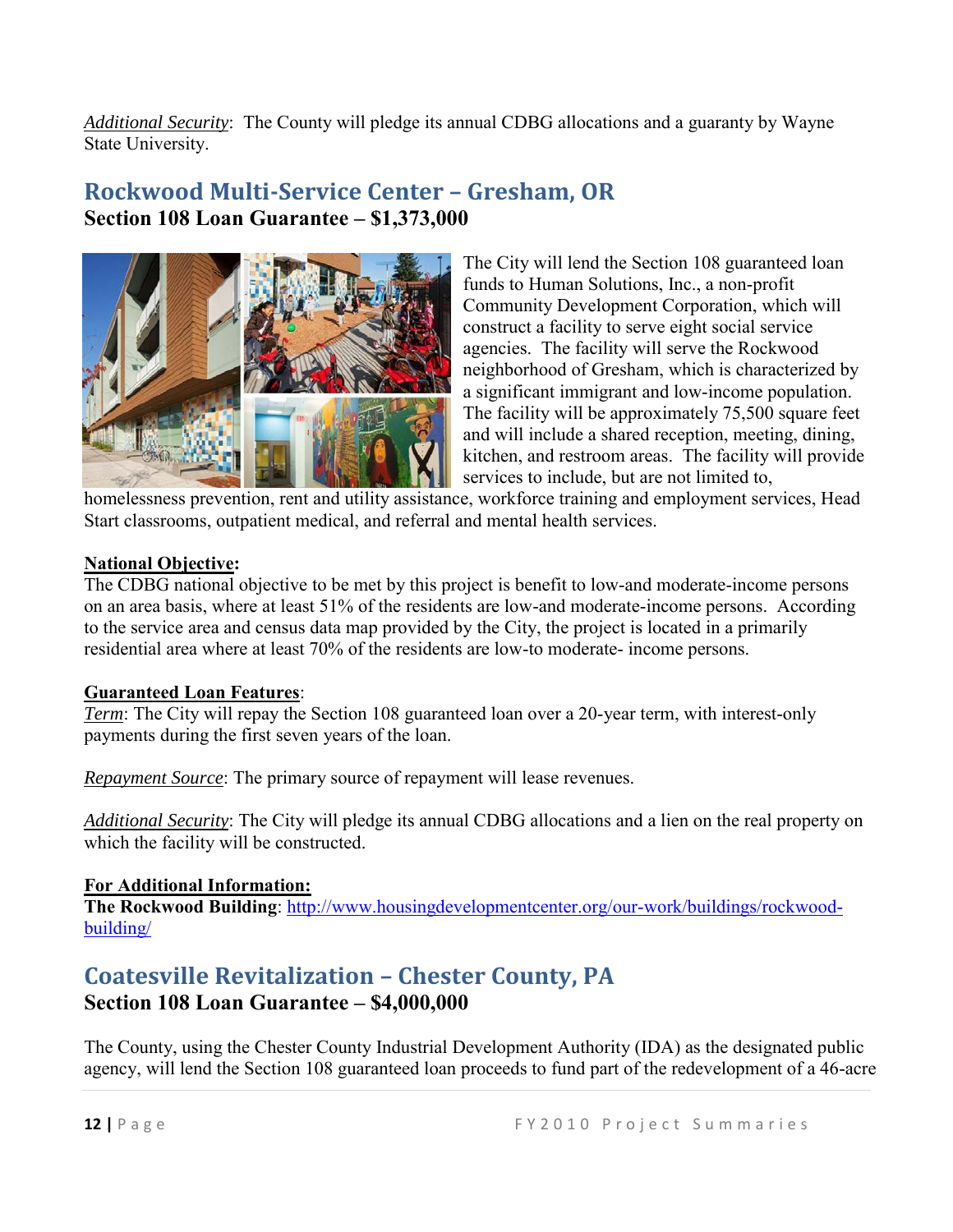site. The existing site targeted for redevelopment currently holds a former trucking facility and gasoline station and is surrounded by a solid waste landfill that was abandoned in 1978.

The IDA will lend the guaranteed loan funds to a developer, the Oliver Tyrone Pulver Corporation, for the construction of a 125-room Marriott Hotel during Phase I of the redevelopment. When the hotel is completed, the developer will construct a four-story, 9,000 square foot office building that will be managed by Waterford Group, LLC of Waterford, Connecticut. The property will remain under the ownership of the City of Coatesville Redevelopment Authority. The Redevelopment Authority will convey all air rights of the property to the Oliver Tyrone Pulver Corporation for a one-time fee in lieu of payment.

#### **National Objective:**

The CDBG national objective to be met by this project is benefit to low- and moderate-income persons through job creation, where at least 51% of new jobs created will be held by or made available to lowand moderate-income persons. The hotel is estimated to create 143 FTE jobs.

#### **Guaranteed Loan Features**:

*Term*: The County will repay the Section 108 guaranteed loan over a 20-year term, with interest-only payments during the first three years of the loan.

*Additional Security*: The County will pledge its interest in a mortgage on the Hotel and Office Building. Additionally, the City of Coatesville is pledging \$1,500,000 from the Coatesville Tax Increment Financing District.

### <span id="page-12-0"></span>**Studio Center – Montgomery County, PA and Norristown, PA Section 108 Loan Guarantee – \$15,000,000**



The Montgomery County Redevelopment Authority (RDA), in conjunction with the Municipality of Norristown, will assist with Phase I of the Studio Center Project. The project is a redevelopment of a 25-acre former Logan Square Shopping Center site, located within the Municipality of Norristown's State-designated Enterprise Zone.

For Phase I of the project, the developer will substantially renovate the vacant 191,000 square foot Sears Building into a 214,000 square foot structure, demolish an existing parking garage, construct a new 545-space parking garage, and provide site and infrastructure improvements. The developer has already lined up USM,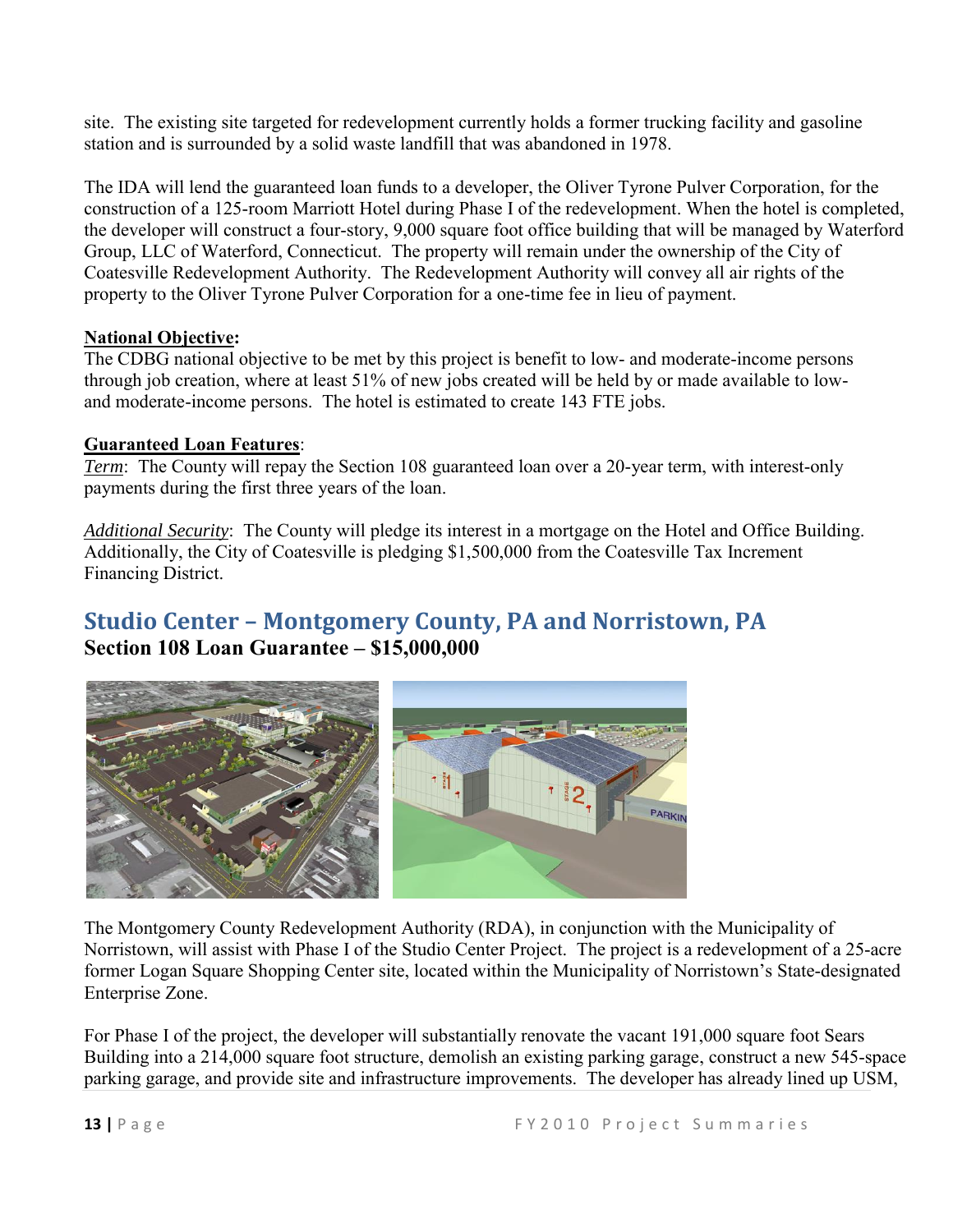Inc. as a tenant for 103,000 square feet of LEED-silver office space, pursuant to a recently-executed 10-year lease. USM, Inc. has an option for an additional 30,000 square feet for future expansion. The developer is currently marketing an additional 112,000 square feet of leasing space that will come online as part of the Sears Condo.The Section 108 Guaranteed Loan proceeds and BEDI grant funds will be provided to a developer to fund the Sears Condo portion of the project.

#### **National Objective:**

The CDBG national objective to be met by this project is benefit to low- and moderate-income persons through job creation, where at least 51% of new jobs created will be held by or made available to lowand moderate-income persons. The project is estimated to create 532 FTE jobs.

#### **Guaranteed Loan Features**:

*Term*: The County will repay the Section 108 guaranteed loan over a 20-year term, with interest-only payments during the first seven years of the loan, according to the NMTC financing structure.

*Repayment Source*: The primary source of repayment will be from Sears Condo leasing revenues repaid from the developer.

*Additional Security*: The County will pledge its interest in third-party loans and provide a personal guarantee from the developer.

#### **For Additional Information**: **Norristown approves HUD loan for Studio Centre**: <http://www.timesherald.com/article/JR/20100216/NEWS01/302169972>

## <span id="page-13-0"></span>**Providence Economic Development Partnership Revolving Loan Fund – Providence, RI**

**Section 108 Loan Guarantee – \$10,000,000** 

The City of Providence will recapitalize its existing revolving loan fund, which has issued loans to 59 different small businesses within the past seven years. The loan fund will target its assistance to small businesses of 100 employees or less throughout the City and feature three different loan funds: (1) a revolving loan fund for loans of up to \$125,000; (2) the Innovative Start-Up Fund, which will comprise deferred loans of up to \$5,000 for start-ups in the technology and bio-medical sector; and (3) loans of up to \$20,000 for creative businesses and the City's arts community. Business borrowers can utilize the loan funds for acquisition of real property and equipment, site preparation activities, new commercial construction and tenant improvements, and for working capital.

#### **National Objective:**

The CDBG national objective to be met by this project is benefit to low- and moderate-income persons through job creation, where at least 51% of new jobs created will be held by or made available to lowand moderate-income persons. The project is estimated to create 286 FTE jobs.

#### **Guaranteed Loan Features**: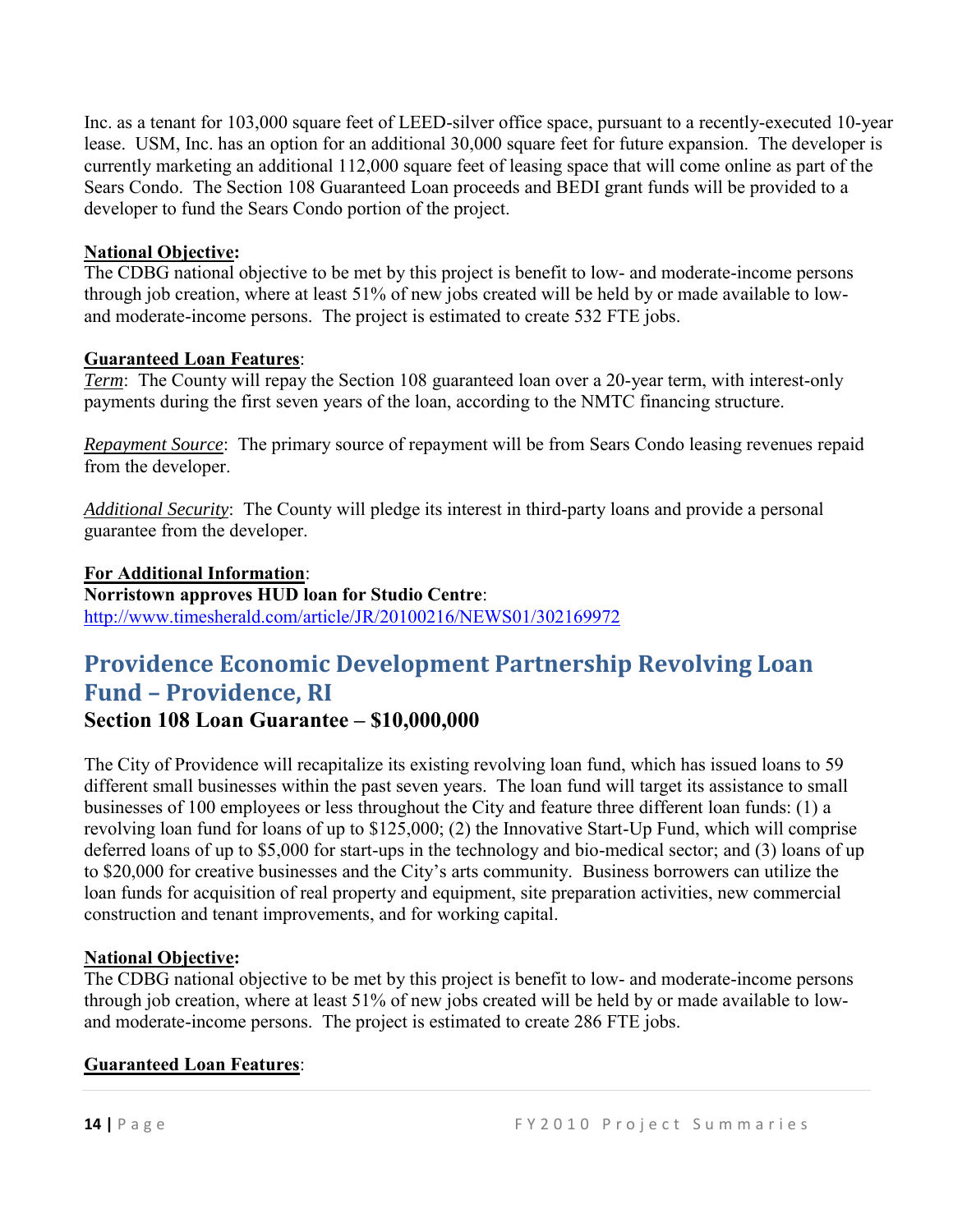*Loan Term*: The City will repay the Section 108 guaranteed loan over a 20-year term.

*Repayment Source*: The primary source of repayment will be from the City's annual CDBG allocation.

*Additional Security*: The City will assign its interest in the business loans secured by mortgages on real property, personal and/or corporate guarantees, equipment, accounts receivable, and/or inventory.

### <span id="page-14-0"></span>**Pyramid Redevelopment – Memphis, TN Section 108 Loan Guarantee – \$9,914,000**



The City of Memphis will lend Section 108 loan guarantee funds to the developer, Bass Pro Shops, Inc., for renovation of the Memphis Pyramid, a 21,000-seat facility that was once home to the City's professional basketball team. The redeveloped site will include the developer's 150,000 square foot retail store, a 335-room hotel, a 1,200-seat entertainment venue, three separate restaurants, a museum, and an aviary. The City, which currently owns the Pyramid, will enter into a 50+ year lease with the Bass Pro Shops before redevelopment begins.

The project, which sits on a site that has environmental contaminants (spills from petroleum products, insecticides, mold, and other hazardous materials), will also be supported by the construction of interior improvements (seismic upgrades, water cooling systems, et al) within the Pyramid, along with other ingress and egress improvements around the Pyramid.

#### **National Objective:**

The CDBG national objective to be met by this project is benefit to low- and moderate-income persons through job creation, where at least 51% of new jobs created will be held by or made available to lowand moderate-income persons. The project is estimated to create 566 FTE jobs.

#### **Guaranteed Loan Features**:

*Loan Term*: The City will repay the Section 108 guaranteed loan over a 20-year term.

*Repayment Source*: The primary source of repayment will be from project revenues from the developer.

*Additional Security*: The City will pledge its interest in the third-party loan, which will be secured by a first priority leasehold on the mortgaged property.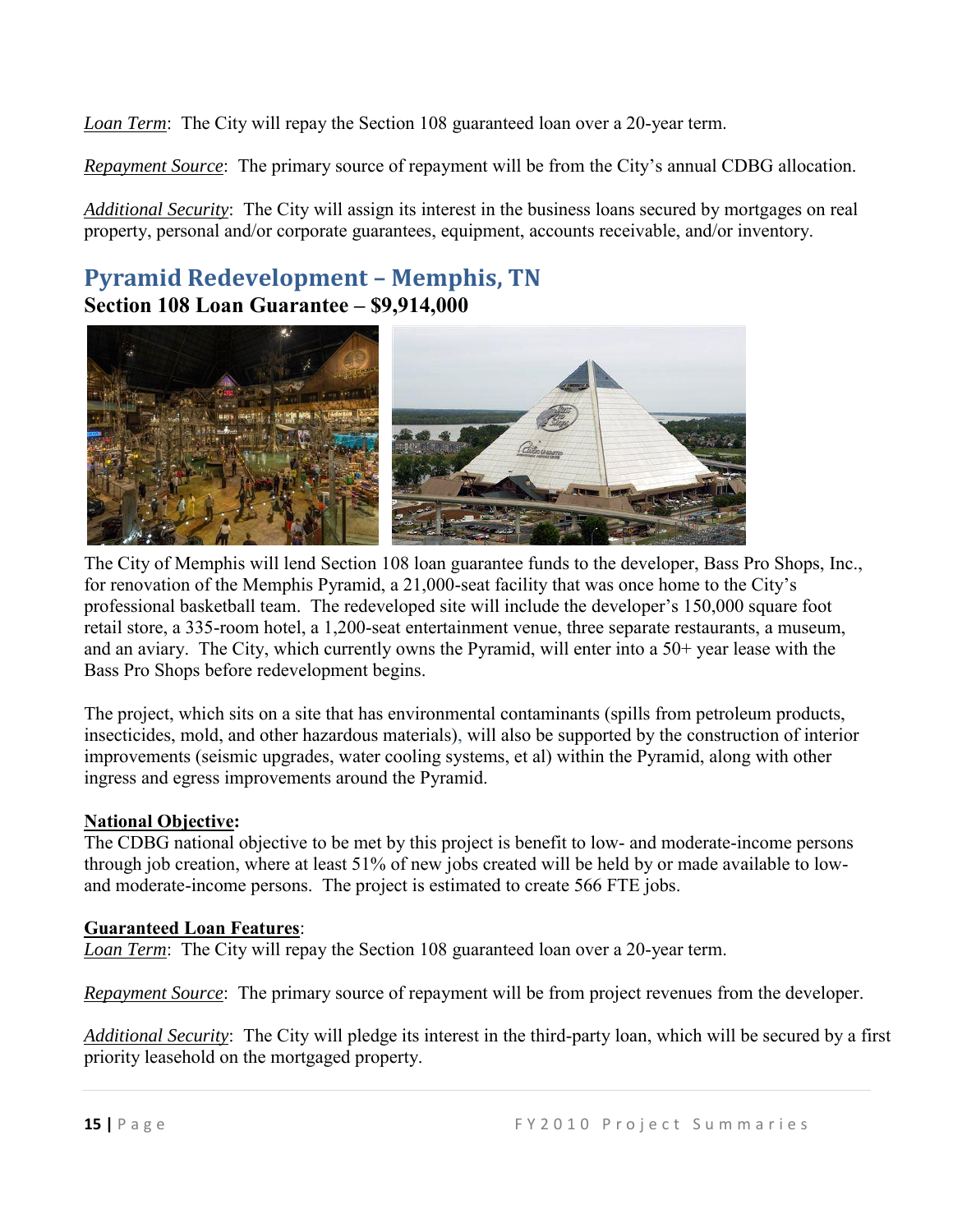#### **For Additional Information**:

Lipscomb: HUD grant 'bridge financing' for Pyramid redevelopment: <http://www.bizjournals.com/memphis/stories/2010/10/04/daily24.html?page=all>

### <span id="page-15-0"></span>**Radford Renovation for Mixed-Use – Radford, VA Section 108 Loan Guarantee – \$633,000**

The City of Radford will lend the Section 108 guaranteed loan funds to a for-profit developer for the historic renovation of the former Radford Fitness Center Building into a two-story mixed-use building with commercial space on the first floor and eight low- and moderate-income affordable rental apartments on the second floor. The renovation will create approximately 6,500 square feet of leasable commercial area on the first floor and 5,100 square feet of rental space on the second floor. The building, located in the east end historical district, was purchased in 2001 and has remained vacant. The building contains approximately 11,600 square feet and is currently in a deteriorated condition. The developer has acquired an option on the property from the current owners. Of the requested \$633,000 amount, \$208,000 is for the commercial component of the development while the balance of \$425,000 is allocated to the housing component.

#### **National Objective:**

The CDBG national objective to be met by this project is benefit to low-to moderate-income persons through the provision of improved residential structures. At least 51% (five of the eight) of the rental units will be occupied by low- and moderate-income households. Also, the provision of a loan to a forprofit business to carry out an economic development activity will create new jobs, at least 51% of which will be held by or made available to low- and moderate-income persons.

#### **Guaranteed Loan Features**:

*Term*: The City will repay the Section 108 loan over a 20-year term.

*Repayment Source*: The primary source of repayment will be from the City's annual CDBG allocation.

*Additional Security*: The City will pledge its full faith and credit.

### <span id="page-15-1"></span>**Moran Center – Burlington, VT Section 108 Loan Guarantee – \$2,091,000**



t he Moran Plant Development Corporation. The site is vacant The City of Burlington will use the Section 108 Guaranteed Loan to assist with redeveloping the former Moran Plant and surrounding areas into the Moran Center, which will provide free and fee-based educational and recreational services to residents and visitors. The City currently owns the site; however, to comply with NMTC requirements, the site will be conveyed to and is located both within a HUD-designated Renewal Community and a HUD-approved Neighborhood Revitalization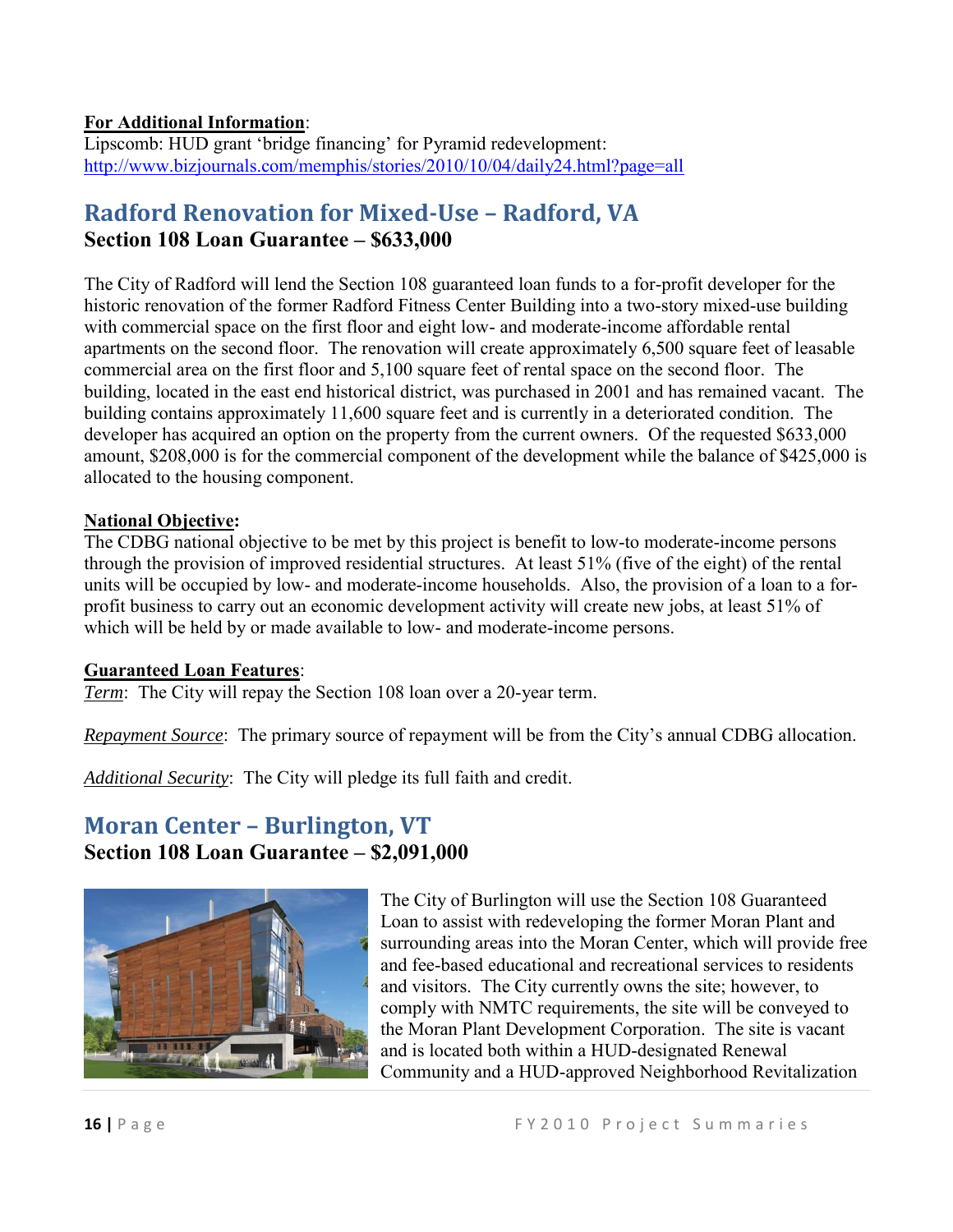Strategy Area. Once completed, space will be leased to the following three tenants:

- 1) Lake Champlain Community Sailing Center (non-profit) provides sailing camps to at-risk and physically-challenged youth. In addition, it provides adult instruction, non-motorized boat rental, and boat storage;
- 2) Ice Factor (for-profit) an adventure center with indoor ice and rock climbing, play area for children, a café and restaurant, and outdoor seasonal ice skating rink; and
- 3) Lake Champlain Maritime Museum will develop a satellite center called the Shipwreck Center, which will include theater space and interactive exhibits, including recovered artifacts and full-sized replica vessels.

In addition, the development of the Moran Center will include year-round public access to an observation deck overlooking the lake, public rest rooms, a skateboard park, renovated bike trail, and new public park space.

#### **National Objective:**

The CDBG national objective to be met by this project is benefit to low- and moderate-income persons through job creation, where at least 51% of new jobs created will be held by or made available to lowand moderate-income persons. The project is estimated to create 80 FTE jobs.

#### **Guaranteed Loan Features**:

*Term*: The City will repay the Section 108 loan over a 15-year term, with interest-only payments during the first nine years.

*Repayment Source*: The primary source of repayment will be revenues from the existing TIF district.

*Additional Security*: The City will pledge its interest in revenues from the TIF district.

#### **For Additional Information**:

**Moran Center, Burlington, Vermont: A U.S. EPA Brownfields Sustainability Pilot:** <http://www.uic.edu/orgs/brownfields/research-results/documents/MoranCenter.pdf>

### <span id="page-16-0"></span>**Westbury, Inc. – Kitsap County, WA Section 108 Loan Guarantee – \$2,000,000**

The County will lend the proceeds of the Section 108 guaranteed loan to Westbury, Inc. to establish a manufacturing facility in unincorporated Kitsap County. Westbury, Inc. has optioned an existing light industrial building in Twelve Trees Business Park, approximately three miles north of Poulsbo, WA. The company intends to create 100 FTE jobs within 24 months of commencing operations. A majority of the jobs will be for assembly and material handling, which will require on-the-job training but no special skills or higher education degrees.

Formed in 2004, Westbury Inc. holds worldwide patents on security and safety barrier systems, which are otherwise known as Passenger Inhibitor Guides. The Passenger Inhibitor Guide was developed for the outdoor market, principally for airports. The company's first 300 prototype units were purchased by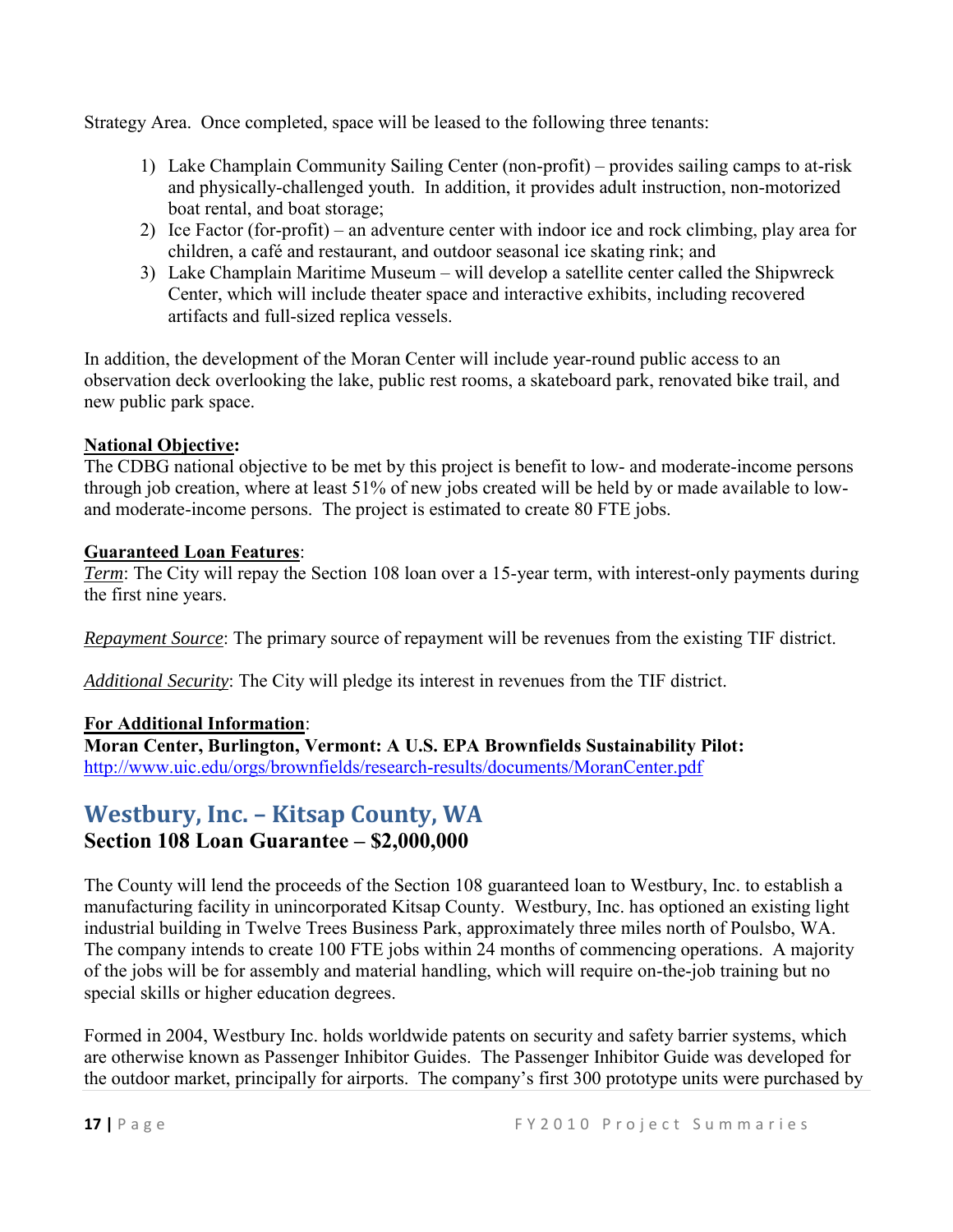airport authorities, airline companies, and air service providers. Secondary outdoor market segments include stadiums, theme parks, and oil and gas installations. Worldwide market launch potential is estimated at \$1.5 billion.

#### **National Objective:**

The CDBG national objective to be met by this project is benefit to low- and moderate-income persons through job creation, where at least 51% of new jobs created will be held by or made available to lowand moderate-income persons. The project is estimated to create 100 FTE jobs.

#### **Guaranteed Loan Features**:

*Term*: The County will repay the Section 108 loan over a ten-year term.

*Repayment Source*: The primary source of repayment will be revenues from revenue generated by product sales by Westbury.

*Additional Security*: The County will establish a debt service reserve in an amount equal to one full year's repayment obligation that will be maintained until the loan is fully repaid. Additionally, the County will assign its interest in a first lien position on worldwide patents being valued and expected to exceed \$8 million, a first lien position on inventory, machinery and equipment valued at approximately \$2 million, and a corporate guarantee.

#### **For Additional Information**:

**Loan Could be Key to Bringing Manufacturer**: <http://www.kitsapsun.com/news/local/357935701.html?d=mobile>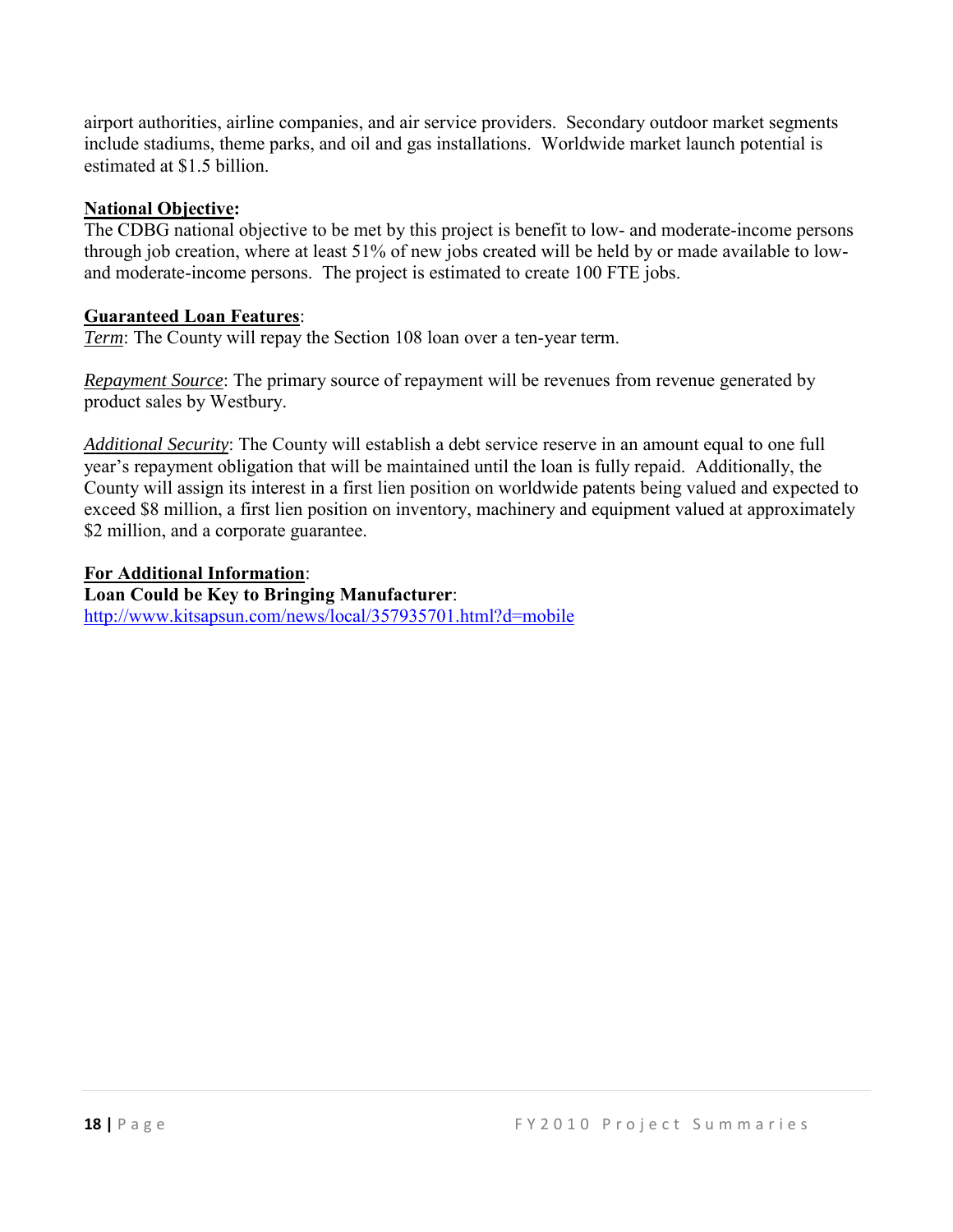# <span id="page-18-0"></span>**Housing Projects**

### <span id="page-18-1"></span>**NEDCO Mixed-Use Building – Springfield, OR Section 108 Loan Guarantee – \$450,000**

The City of Springfield will lend the proceeds of the Section 108 guaranteed loan to the Neighborhood Economic Development Corporation (NEDCO), through a subrecipient agreement, to acquire a historic, mixed-use building located on Main Street in downtown Springfield. Originally built in 1911 as a theater, the building currently consists of vacant ground floor space and four occupied affordable housing units on the second floor. NEDCO plans to lease the front half of the ground floor space to small, locally-owned businesses as commercial space. The rear portion of the ground floor will be used as classrooms and office space for NEDCO to conduct homeowner education, housing counseling, and financial literacy classes primarily for low- and moderate-income persons. The four residential units on the second floor will be maintained as permanent, affordable rental housing with the current tenants remaining in their units. The project will address several community objectives for the City, including maintaining affordable housing units and filling longstanding vacant storefront space in the downtown core. The variety of classes being taught by NEDCO is also expected to bring people downtown on weekends and in the evenings.

#### **National Objective:**

The CDBG national objective met by this project is benefit to low-to moderate-income persons through providing housing, creating jobs, and providing services for a limited clientele.

#### **Guaranteed Loan Features:**

*Term*: The City will repay the Section 108 loan over a 20-year term.

*Repayment Source*: The source of repayment will be payments made by the developer from lease revenues.

*Additional Security*: The City will pledge a first lien position on the real property. In addition, the City will agree to allow HUD to use existing pledged grants to prepay (or defease) the Guaranteed Loan if HUD determines that the standard pledge of future CDBG funds is insufficient to assure payment of amounts due.

### <span id="page-18-2"></span>**Addington Ridge and Kirkwood Crossing Affordable Housing Developments – High Point, NC\* Section 108 Loan Guarantee – \$3,907,000**

The City proposes to use guaranteed loan funds for acquisition and improvement of property in support of two affordable multi-family housing developments by a for-profit developer. Wynnefield Properties, the developer, is an experienced affordable developer in High Point and has proposed to build a 58-unit building and an 84-unit building for families with a maximum of 60% of the area median income (AMI). The housing developments will support a high demand for affordable housing for low-income residents in the High Point area.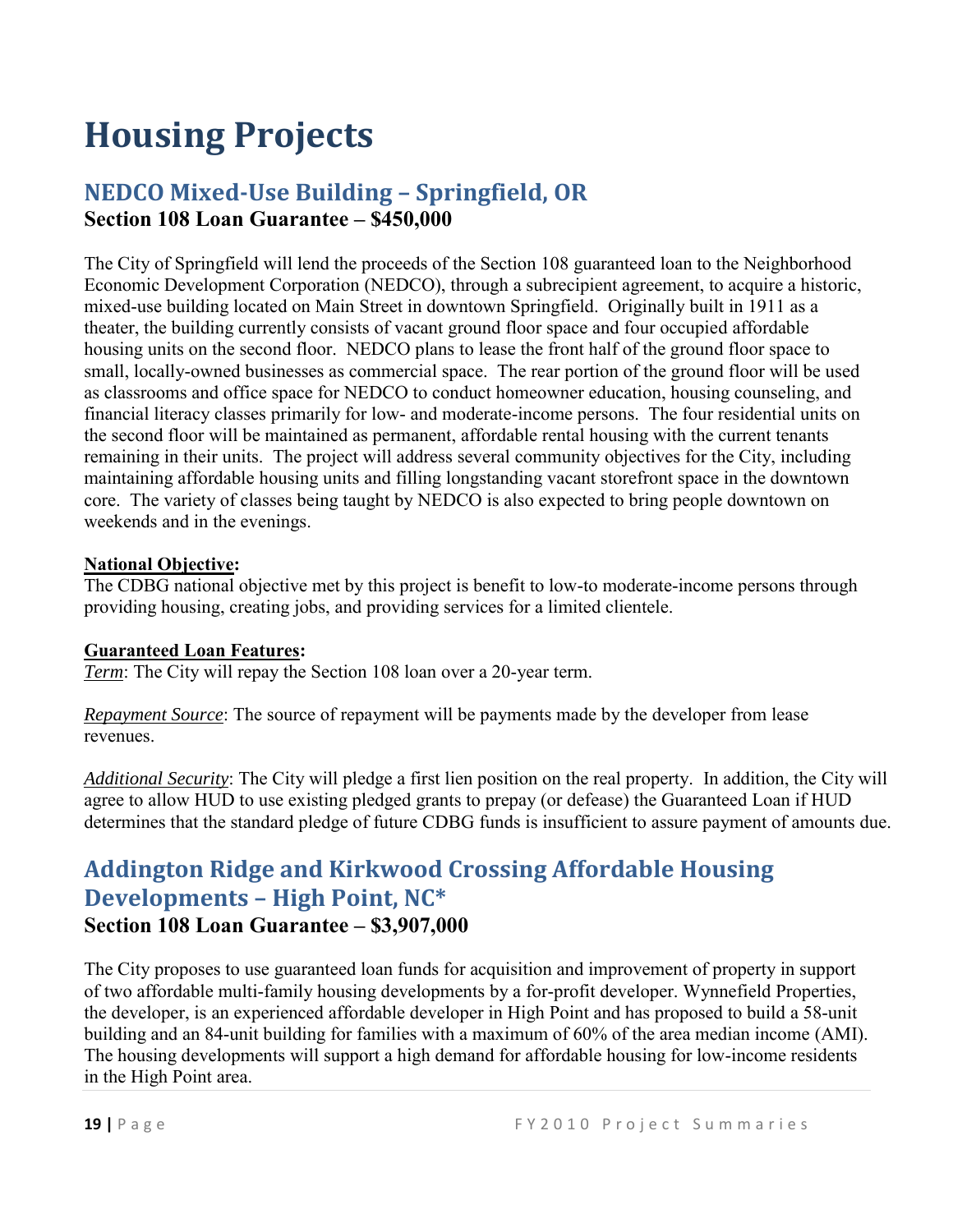The developer received Low Income Housing Tax Credit allocations from the North Carolina Housing Finance Agency. The City will undertake Phase 1 by acquiring and preparing the project sites and making public improvements on the sites. The City will then convey the sites to the developer, which will build the housing.

#### **National Objective:**

The CDBG national objective to be met by this project is benefit to low- and moderate-income persons through providing housing.

#### **Guaranteed Loan Features:**

*Term*: The City will repay the Section 108 guaranteed loan over a 20-year term.

*Repayment Source*: The primary source of repayment will be rental revenues.

*Additional Security*: The City will pledge first lien positions on the property, a budget appropriation commitment, and/or a construction guarantee from the developer.

#### *LINKS*:

**Wynnefield Properties plans \$7 million apartment project**: <http://www.bizjournals.com/triad/blog/2014/01/wynnefield-properties-plans-7m.html>

\*The described projects are amendments to the City's originally approved project.

### <span id="page-19-0"></span>**Lebanon Blueprint Initiative – Lebanon, PA**

#### **Section 108 Loan Guarantee – \$1,000,000**

The City will use the Section 108 guaranteed loan proceeds in three components of the Blueprint Communities Program (BCP): Rental Rehabilitation Loan Program, Façade Improvement Loan Program, and Homeownership Reinvestment Program. The BCP serves as a catalyst to revitalize older communities by supporting community development through a collaborative, capacity-building approach involving bankers, developers, community representatives, and local elected officials. It is sponsored by the Pittsburgh Federal Home Loan Bank and administered by the Redevelopment Authority of the County of Lebanon. The City will use the loan proceeds in the three components of the BCP, targeting the City's Northwest neighborhood area that has a low- and moderate-income population in excess of 70 percent.

#### **National Objective:**

The CDBG national objective to be met by this project is benefit to low- and moderate-income persons through providing housing.

#### **Guaranteed Loan Features:**

*Term*: The City will repay the Section 108 guaranteed loan over a 20-year term.

*Repayment Source*: The source of repayment will be payments made by revenue from the BCP.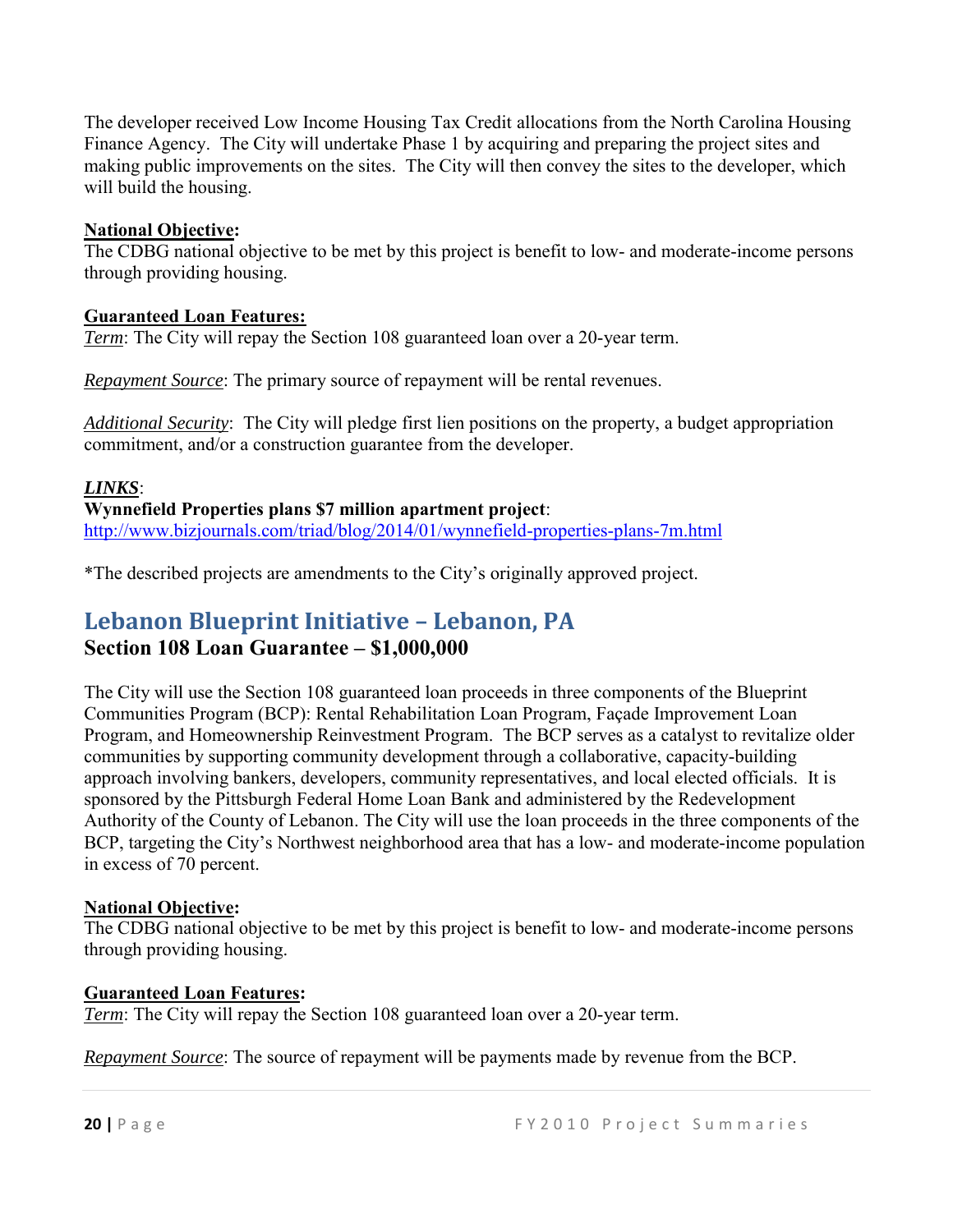*Additional Security*: The City will pledge its interest in the BCP loans and its future CDBG allocations.

### <span id="page-20-0"></span>**Urban Center Mixed-Use – Carolina, PR Section 108 Loan Guarantee – \$6,100,000**

The Municipality will use the \$6,100,000 Section 108 guaranteed loan proceeds with \$1,424,009 in reallocated Section 108 funds from a prior commitment issued in 2000. The combined loan proceeds will be used to complete the acquisition of 22 parcels of land, which will constitute Phase I of the Municipality's Urban Revitalization Program. The goal of the Urban Revitalization Program, which began in 1987, is to revitalize the Municipality's urban center and its immediate surrounding areas. The urban center has seen dramatic changes over the years, resulting in loss of businesses and an increased demand for affordable housing. The Urban Revitalization Program has been conceptualized to return planned, balanced, attractive, and economically feasible uses to the urban center such as new housing developments, retail, recreation, multimodal transportation center, and cultural and tourist attractions.

Phase I of the project will consist of acquiring both vacant and occupied residential and commercial properties in a targeted area. The existing buildings will be those that are extremely outdated, deteriorated or obsolete. In Phase 2, demolition of the existing buildings on these parcels will occur to make way for the construction of eight new three- to five-story mixed-use buildings. The construction of the new buildings will constitute Phase 3 of the project. Each of the new buildings will include a commercial area on the first floor and three-bedroom residential units on the remaining floors. The entire 23,500 square feet in commercial space will be offered to businesses that can provide essential everyday services to the residents of the buildings.

#### **National Objective:**

The CDBG national objective to be met by this project is benefit to low-to moderate-income persons through housing and through an area benefit. The project will create a total of 109 new, for-sale residential units for low-income families and will be located in two census tracts that are 91.5% and 65.9% low- and moderate-income residents, respectively.

#### **Guaranteed Loan Features:**

*Term*: The Municipality will repay the Section 108 loan over a 20-year term.

*Repayment Source*: The source of repayment will be the Municipality's annual CDBG allocation.

*Additional Security*: The Municipality will pledge a first position lien on real property.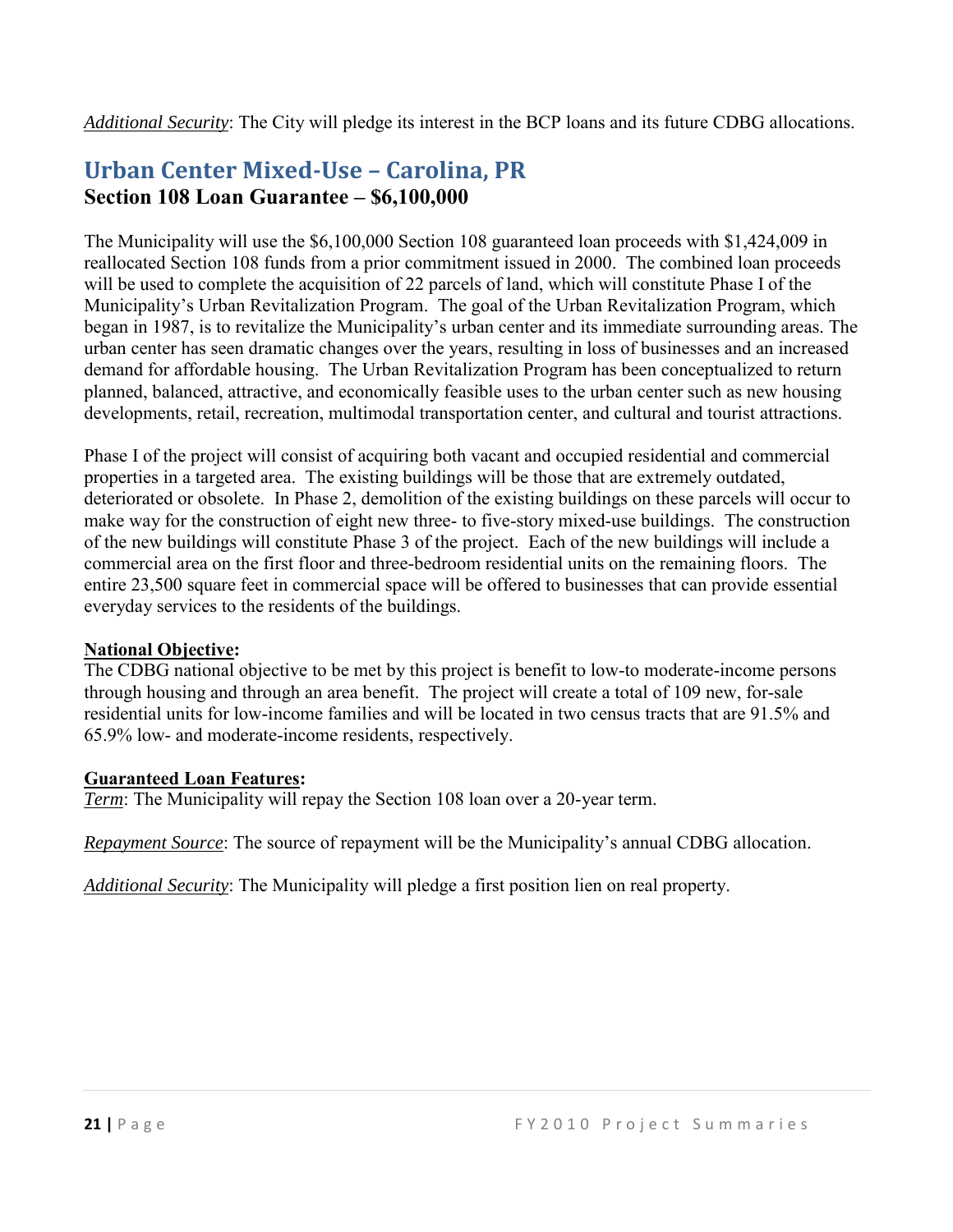# <span id="page-21-0"></span>**Public Facilities & Improvement Projects**

### <span id="page-21-1"></span>**Allen-Jemison Building Rehabilitation – Tuscaloosa, AL Section 108 Loan Guarantee – \$1,500,000**

The City will renovate and convert the Allen-Jemison Building into the Dinah Washington Cultural Arts Center. The City will then sub-lease the center to non-profit entities, which may include the Arts Council, The Tuscaloosa Children's Theatre, the Alabama Blues Project, and the Tuscaloosa Community Dancers. These tenants will be charged below market rate rents that the City will use to maintain the building. The second through fourth floors will be developed at a later time. The building is significantly deteriorated and the City will use the Section 108 Guaranteed Loan proceeds to stabilize and renovate the building to comply with health and safety codes.

#### **National Objective**:

The CDBG national objective to be met by this activity is elimination of slums and/or blight on a spot basis.

#### **Guaranteed Loan Features:**

*Term*: The City will repay the Section 108 loan over a 20-year term.

*Repayment Source:* The City will use funds from its annual CDBG allocation as the source of its repayment.

*Additional Security:* The City will pledge its full faith and credit.

#### **For Additional Information:**

**Loan clears way for restoration, new arts center:** <http://www.tuscaloosanews.com/article/20100616/news/100619733>

### <span id="page-21-2"></span>**Public Facilities – Anaheim, CA**

#### **Section 108 Loan Guarantee – \$15,000,000**

The City, in partnership with the Anaheim Redevelopment Agency (ARA), will use the Section 108 guaranteed loan to finance the following four projects: 1) Miraloma Park and Community Center; 2) Thornton Brady Storm Drain Facility; 3) Anaheim Family Justice Center; and 4) renovation of the former Packinghouse. The City will directly carry out the Miraloma Park and Community Center, Thornton Brady Storm Drain Facility, and Anaheim Family Justice Center projects. The ARA, through a subrecipient agreement, will carry out the Packinghouse project.

#### *Miraloma Park and Community Center (\$2,000,000)*

The City will finance the acquisition of a one-acre site with an existing 3,400 square foot building for the development of a neighborhood park and community center. The park will include playground equipment, picnic tables and grills, and landscaping. In addition, the existing building will be converted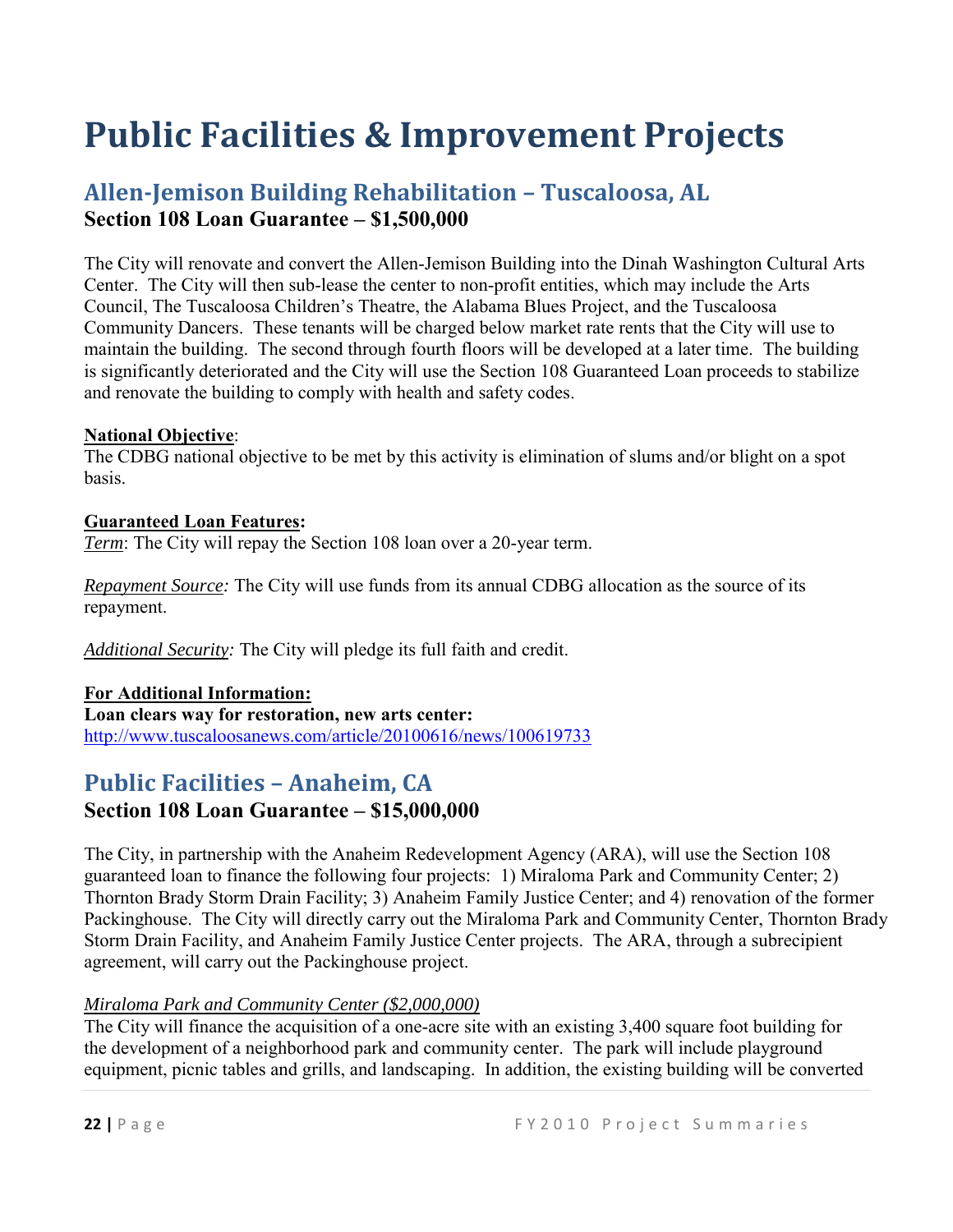into a community center and may include the following amenities: basketball/volleyball courts, multipurpose rooms, classrooms, an exercise room, a computer lab, offices, and restrooms. The project is located in the Park Lane neighborhood and is meant to serve the community within a half-mile radius, of which 91% of the residents are low- and moderate-income persons.

#### *Thornton Brady Storm Drain Facility (\$3,200,000)*

The City will finance the construction of a new storm drain system in the Thornton Brady neighborhood. The new drainage system will replace the existing surface flow system with a new underground system.

#### *Anaheim Family Justice Center Project (\$4,600,000)*

The City will acquire a 1.6-acre site with an existing 18,240 square foot building, which is used for the Anaheim Family Justice Center. The site is located at 150 West Vermont Avenue. The Center provides a variety of services, such as counseling, legal aid, emergency housing assistance, childcare, and transportation to battered spouses, elderly persons, and abused children. The City currently leases the building with an option to purchase and will use the Section 108 Guaranteed Loan to exercise its purchase option under the terms of the existing lease/purchase agreement.

#### *Historic Renovation of Former Packinghouse (\$5,200,000)*

The City will transfer the Section 108 funds, through a subrecipient agreement, to the Anaheim Redevelopment Agency (ARA), to finance historic preservation and rehabilitation of the former 42,000 square foot orange packing facility. In addition, the ARA will use a portion of the funds to assist with public infrastructure such as streets, sidewalks, curbs, and gutters. The facility is owned by the ARA and will be leased out for retail and restaurant use once completed.

#### **National Objective**:

The CDBG national objectives met by these activities are: benefit to low- to moderate-income persons on an area basis; through limited clientele activities, and elimination of slums and/or blight on an area basis.

#### **Guaranteed Loan Features:**

*Term*: The City will repay the Section 108 loan over a 20-year term.

*Repayment source:* The City will use funds from its annual CDBG allocation and property tax increments as the source of its repayment.

*Additional Security:* The City will assign a first lien on Miraloma Park, the Anaheim Family Justice Center, the Packinghouse property, and other City- and ARA-owned properties.

### <span id="page-22-0"></span>**Joe Balderrama Recreation Center – Oceanside, CA Section 108 Loan Guarantee – \$6,400,000**

The City will use the Section 108 guaranteed loan for the demolition and total reconstruction of the 40 year-old Joe Balderrama Recreation Center. The three-acre Center currently consists of a separate 11,000 square foot recreation building and 4,000 square foot resource building along with park amenities such as ball courts, picnic tables, and a multi-use field. However, the Center's buildings are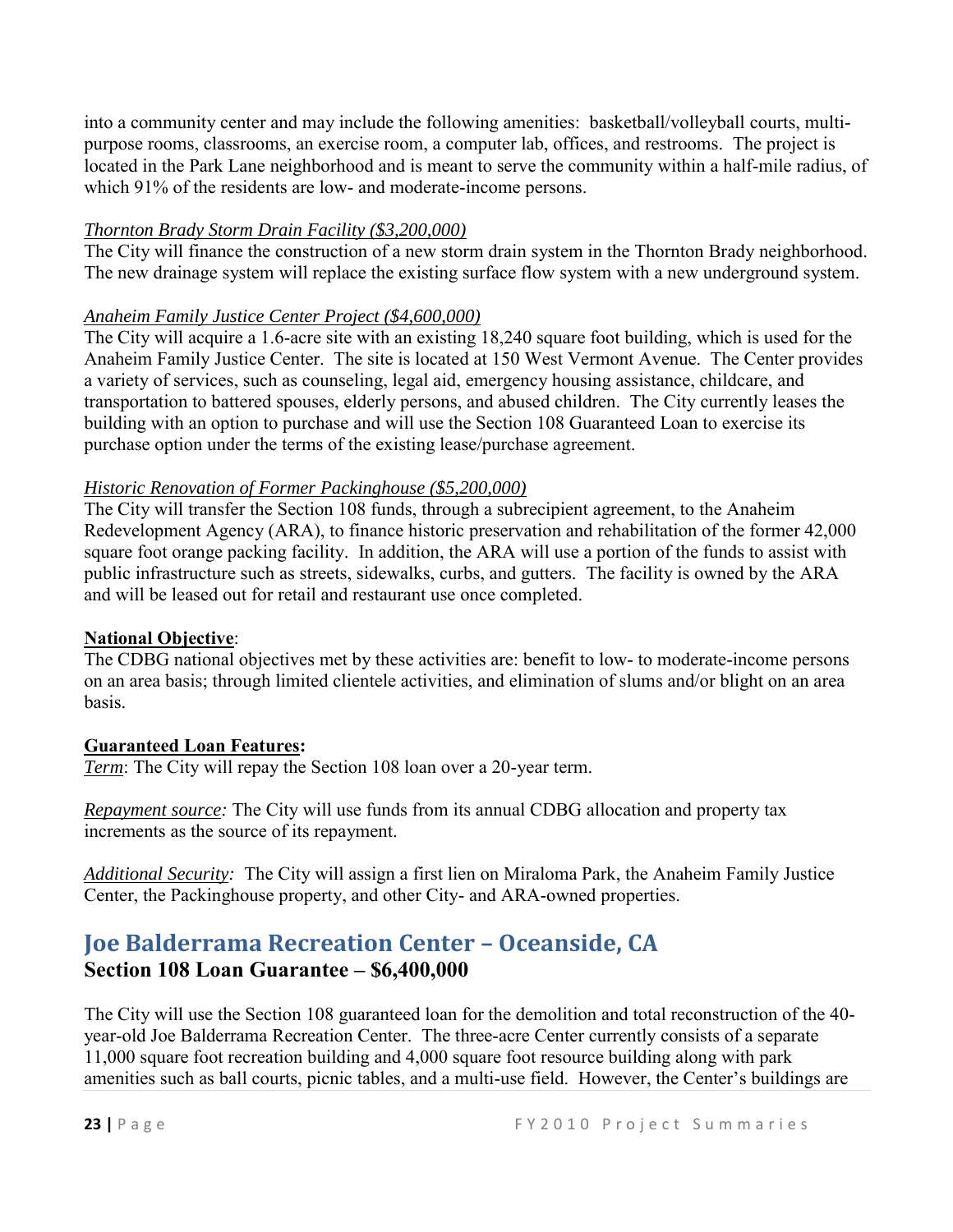old, limited in available space, have a blighted appearance, and do not promote ease of access from the sidewalks. A separate resource and recreation center currently demands cost-ineffective duplicate staffing. Additionally, the multi-use field has an outdated irrigation system that regularly floods the field, preventing optimal use. The reconstruction of this Center will positively contribute to ongoing efforts to lift the adjacent neighborhoods out of blight and criminal influence.

#### **National Objective**:

The CDBG national objective to be met by this activity is benefit to low- and moderate- income persons on an area basis.

#### **Guaranteed Loan Features:**

*Term*: The City will repay the Section 108 loan over a 20-year term.

*Repayment Source:* The City will use funds from its annual CDBG award as the source of its repayment.

*Additional Security:* The City will pledge a first lien on the land and building comprising the Center.

#### **For Additional Information:**

**Oceanside neighborhood to honor native son Joe Balderrama:** <https://familysearch.org/photos/stories/7066881>

### <span id="page-23-0"></span>**Senior Center – San Leandro, CA**

#### **Section 108 Loan Guarantee – \$2,500,000**

The City will use the Section 108 guaranteed loan to complete the construction of a new 20,000 square foot senior center facility. The City has acquired the 0.85-acre parcel on which the project will be located, constructed 170 parking spaces, and developed sidewalks and other infrastructure improvements in support of the facility. The City will own and operate the facility, which will allow for the consolidation of the City's existing senior services into one central and accessible location. The facility will be located within one of the City's major public transit and commercial corridors. Additionally, the facility will be adjacent to San Leandro Hospital, which will work with the City for coordination of the facility' senior programs and activities.

#### **National Objective**:

The CDBG national objective met by this activity is benefit to low- and moderate-income persons through limited clientele activities. The facility will provide services to elderly persons, 51% of whom are low- and moderate-income.

#### **Guaranteed Loan Features:**

*Term*: The City will repay the Section 108 loan over a 20-year term.

*Repayment Source:* The City will use funds from its annual CDBG award as the source of its repayment.

*Additional Security:* The City will pledge a first lien on the facility. In addition, the community agreed to allow HUD to use existing pledged grants to prepay (or defease) the Guaranteed Loan if HUD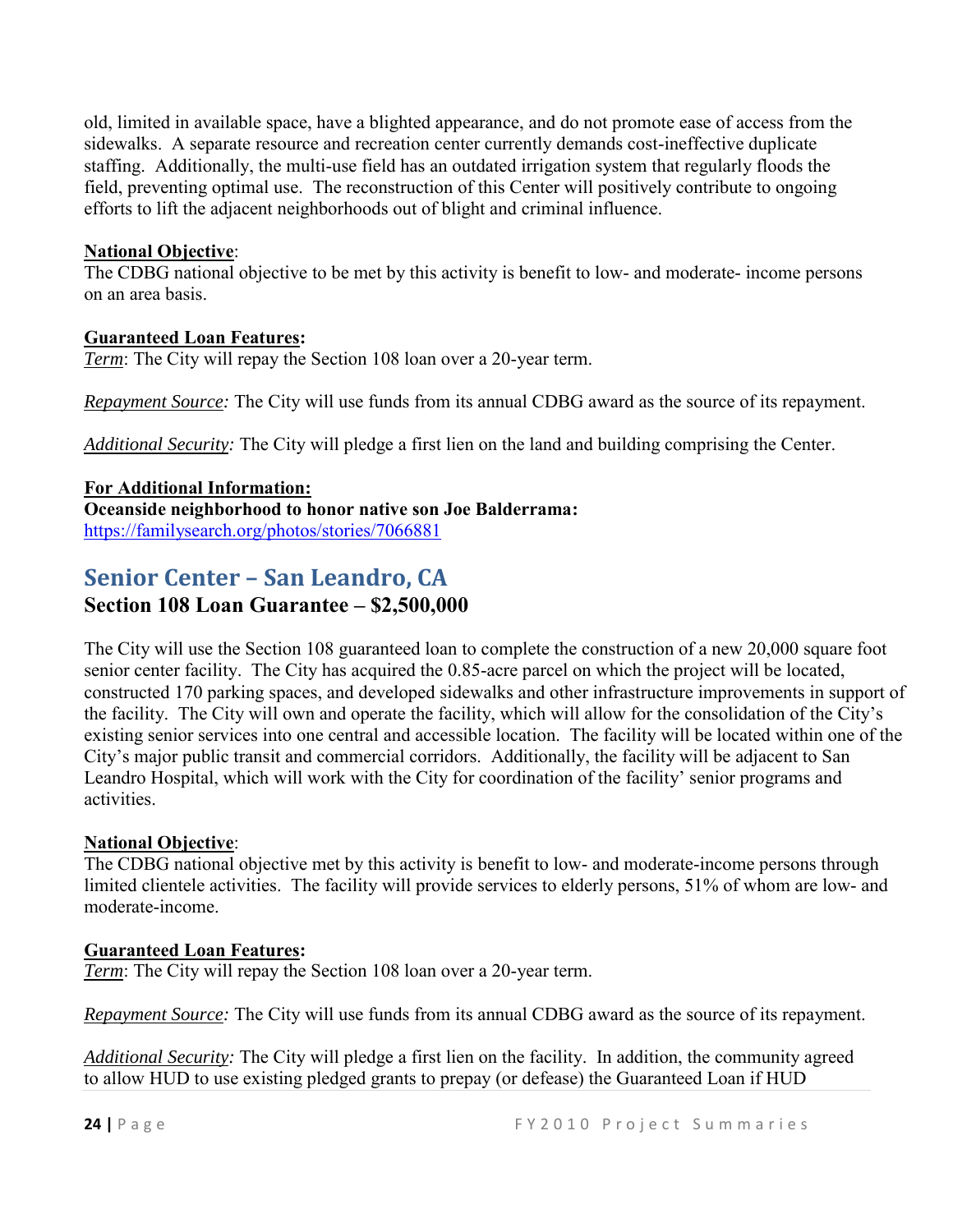determines that the standard pledge of future CDBG funds is insufficient to assure payment of amounts due.

### <span id="page-24-0"></span>**Factory H Brownfield – Meriden, CT Section 108 Loan Guarantee – \$1,500,000**

The City is requesting a Section 108 guaranteed loan to fund the demolition of abandoned structures on a seven-acre Factory H Brownfield site as a precursor to the installation of flood control infrastructure and creation of an open/green space public facility. The blighted buildings are known to be contaminated with both lead and asbestos. After demolition is complete, the City will create flood control infrastructure to prevent future flooding in low- and moderate-income neighborhoods surrounding Factory H. The plan is designed to improve the immediate area from one that can currently only contain water from a 25-year storm to one that can contain water from a 100-year storm.

#### **National Objective**:

The CDBG national objective to be met by this activity is benefit to low- to moderate-income persons on an area basis. The City estimates that 61% of the residents in the surrounding neighborhoods are low- to moderate- income.

#### **Guarantee Loan Features:**

*Term*: The City will repay the Section 108 loan over a 15-year term.

*Repayment Source:* The City will use funds from its annual CDBG allocation as the source of its repayment.

*Additional Security:* The City will pledge its full faith and credit.

#### **For Additional Information:**

**Rell promises \$2 Million for Meriden Flood Control:** [http://patch.com/connecticut/meriden/rell](http://patch.com/connecticut/meriden/rell-promises-2-million-for-meriden-flood-control)[promises-2-million-for-meriden-flood-control](http://patch.com/connecticut/meriden/rell-promises-2-million-for-meriden-flood-control)

### <span id="page-24-1"></span>**Museum of Nature and Science – Las Cruces, NM Section 108 Loan Guarantee – \$2,000,000**

The City is proposing to assist with the conversion of the former Rio Grande Bank into the new location for the Museum of Nature and Science. Section 108 Guaranteed Loan funds will be used for acquisition, rehabilitation, and public improvements. The project is located in the Metropolitan Redevelopment Area and meets the definition of slum and blight in accordance with New Mexico State law.

#### **National Objective**:

The CDBG national objective to be met by this activity is elimination of slums and/or blight on an area basis.

#### **Guaranteed Loan Features:**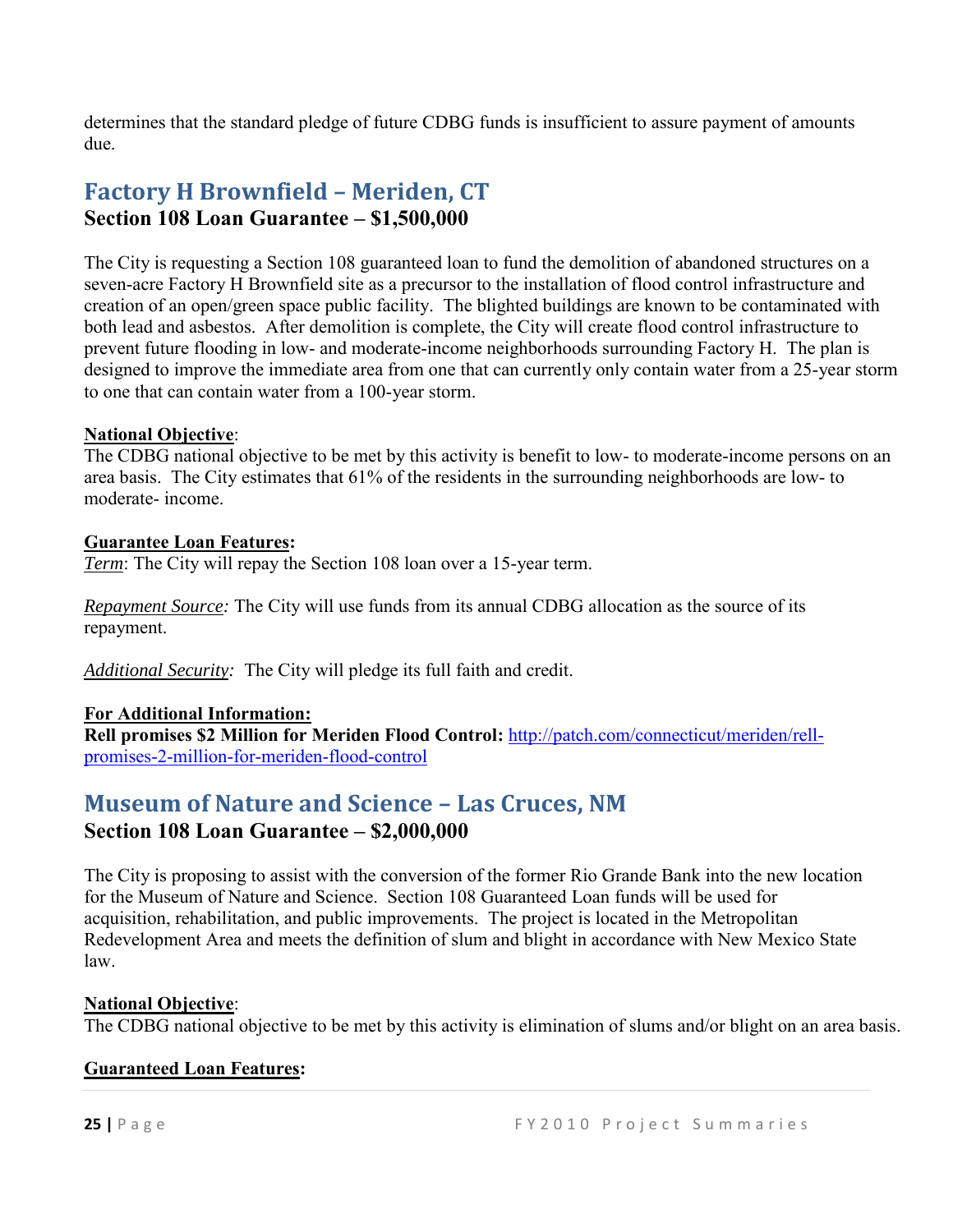*Terms*: The City will repay the Section 108 loan over a 20-year term.

*Repayment Source:* The City will use its general funds as the source of its repayment.

*Additional Security:* The City will pledge a first lien on the Museum. Additionally, the City will permit HUD to use existing pledged grants to repay the guaranteed obligation if HUD determines that the pledge of future CDBG is insufficient collateral.

**For Additional Information: Bingaman Announced \$2 Million for Las Cruces Science Museum:** <https://www.highbeam.com/doc/1G1-220660305.html>

### <span id="page-25-0"></span>**Eugene Field Early Childhood Education Center – Tulsa, OK Section 108 Loan Guarantee – \$1,602,000**

The City, in collaboration with a developer, has constructed the Eugene Field Early Childhood Education Center. This Center is one of three early childhood education centers that were built in Tulsa for the start of the 2008-2009 school year. The Community Action Project of Tulsa County lent the developer \$2,640,000 from its limited reserves with an understanding that a part of the loan would be reimbursed by a successful Section 108 loan guarantee application. The developer is a non-profit network of coordinated early childhood educators through Tulsa neighborhood elementary schools.

#### **National Objective**:

The CDBG national objective to be met by this activity is benefit to low- and moderate-income persons through limited clientele activities, where at least 51% of the clientele to be benefited are low- and moderate-income. The City has demonstrated that at least 51% of clientele served are persons whose family income does not exceed the low- and moderate-income limit.

#### **Guaranteed Loan Features:**

*Term*: The City will repay the Section 108 loan over a five-year term.

*Repayment Source:* The City will use funds from its annual CDBG allocation as the source of its repayment.

*Additional Security:* The City will pledge a first lien position on Eugene Fields Early Childhood Education Center.

### <span id="page-25-1"></span>**Delaware Terrace Community Recreation Building – Easton, PA Section 108 Loan Guarantee – \$1,000,000**

The Housing Authority of the City of Easton with work with the City's Redevelopment Authority to use Section 108 guaranteed loan funds for the redevelopment of the Delaware Terrance Community Recreation Building. The redevelopment will increase the square footage of the Boys & Girls Club from 11,826 to 17,000 square feet – an increase of 5,174 square feet. The added space will also allow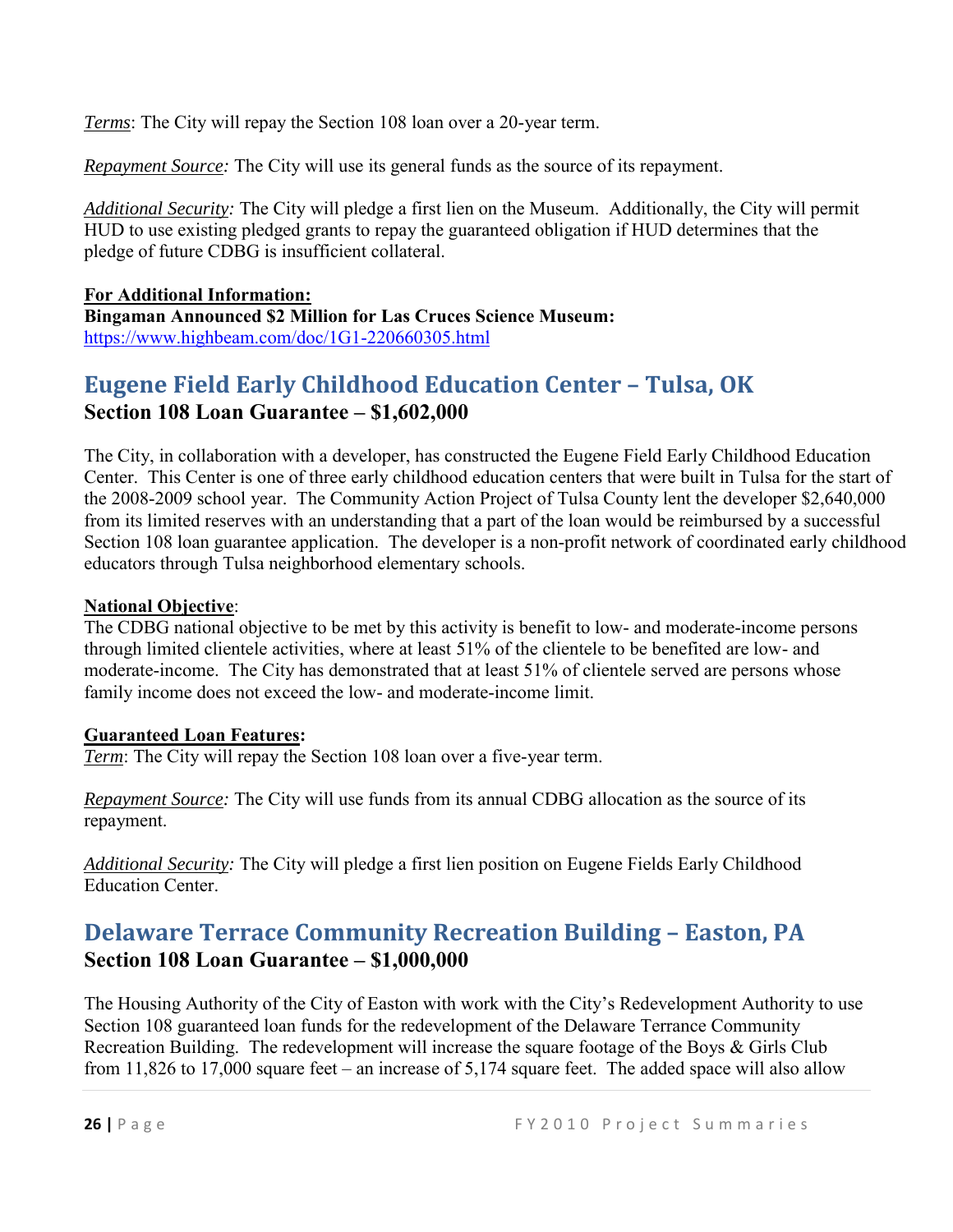for the addition and/or expansion of a cafeteria, game room, computer room, and multi-purpose room.

This project is to be completed as part of a larger HOPE VI redevelopment of the Delaware Terrace and Delaware Terrace Annex public housing development. Delaware Terrace and Delaware Terrace Annex is a public housing development constructed in 1953 in the Southside neighborhood of the City of Easton. In 2006, the Housing Authority of the City of Easton was awarded a \$20 million HOPE VI grant to revitalize the housing complex by demolishing the existing 250 housing units and replacing them with 96 new rental units and 48 homeownership units, for a total of 144 new housing units.

#### **National Objective**:

The CDBG national objective to be met by this activity is benefit to low- and moderate-income persons on an area basis. The service area of the Recreation Center is citywide and the City has a low-income population of 56%.

#### **Guaranteed Loan Features:**

*Term*: The City will repay the Section 108 loan over a 15-year term.

*Repayment Source:* The City will use funds from its annual CDBG allocation as the source of its repayment.

*Additional Security:* The City will pledge its full faith and credit.

### <span id="page-26-0"></span>**Fairfax County Neighborhood Improvement – Fairfax, VA Section 108 Loan Guarantee – \$6,535,000**

Fairfax County will use the Section 108 guaranteed loan to reimburse the Fairfax County General Loan Fund for pre-award costs used to preserve five residential neighborhoods. The County's goal is to continue to preserve the residential character of these older, lower-income neighborhoods by upgrading public facilities and improving the existing housing stock. The five primarily residential areas that were targeted for neighborhood improvements fit the criteria for the term "Conservation Area" per the Virginia State Code in that they are neighborhoods that have experienced blight and deterioration and are targeted for preservation and improvement. These five Fairfax County communities include Bailey's, Fairhaven, Gum Springs, James Lee, and Jefferson Manor.

This Section 108 guaranteed loan is a continuation of a 1996 Section 108 guaranteed loan of \$9,300,000 for neighborhood improvements in the five listed areas. The County only drew down \$2,765,000 of Section 108 guaranteed funds for the project while spending County general funds for the remainder of the costs. The remainder amount of the original 1996 loan expired and so the County is now seeking a Section 108 loan guarantee for reimbursement of the general funds used for the approved Section 108 project.

#### **National Objective**:

The CDBG national objective to be met by this activity is benefit to low- and moderate-income persons on an area basis. Each of the five target areas served in this urban county contains less than 51% lowand moderate-income residents; however, the proportion of such persons in the areas is within the highest quartile of all areas in the County, in terms of the degree of concentration of such persons.